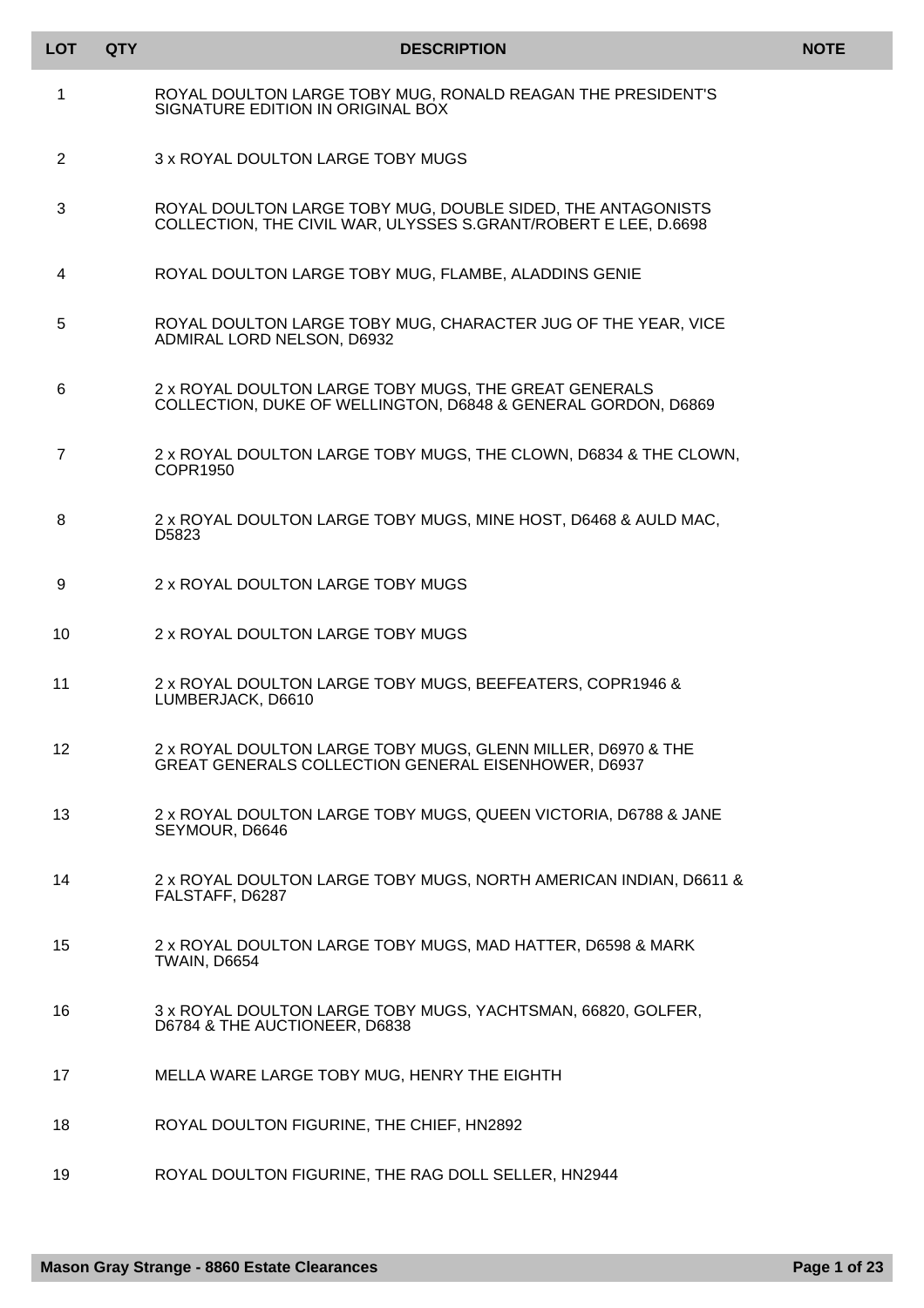| <b>LOT</b> | <b>QTY</b> | <b>DESCRIPTION</b>                                                                                     | <b>NOTE</b>   |
|------------|------------|--------------------------------------------------------------------------------------------------------|---------------|
| 20         |            | ROYAL DOULTON FIGURINE, TAKING THINGS EASY, HN2677                                                     |               |
| 21         |            | ROYAL DOULTON FIGURINE, PAST GLORY, HN2484                                                             |               |
| 22         |            | ROYAL DOULTON FIGURINE, THE JUDGE, HN2443                                                              |               |
| 23         |            | ROYAL DOULTON FIGURINE, THE PARISIAN, HN2445                                                           |               |
| 24         |            | ROYAL DOULTON FIGURINE, FALSTAFF, HN2054                                                               |               |
| 25         |            | ROYAL DOULTON FIGURINE, THE MASK SELLER, HN2103                                                        |               |
| 26         |            | ROYAL DOULTON FIGURINE, THE CENTURION, HN2726                                                          |               |
| 27         |            | ROYAL DOULTON FIGURINE, LORD OLIVIER AS RICHARD III, HN2881                                            |               |
| 28         |            | 3 x ROYAL DOULTON FIGURINES & TEA POT INC<br>BALLOON GIRL, HN2818,                                     |               |
|            |            | THE BALLOON MAN, HN1954,<br>THE OLD BALLOON SELLER, HN1315 &<br>CHARACTER TEA POTS, OLD BALLOON SELLER |               |
| 29         |            | ASSORTED DRESS JEWELLERY & CURIOS                                                                      | <b>NO GST</b> |
| 30         |            | ASSORTED GOLD & SILVER COLOURED NECKLACES                                                              | <b>NO GST</b> |
| 31         |            | ASSORTED DRESS JEWELLERY (2 X TRAYS)                                                                   | NO GST        |
| 32         |            | S/S HINGED TAPERED BANGLE RRP \$590                                                                    |               |
| 33         |            | 2 S/SILVER DRESS RINGS TOTAL RRP \$690                                                                 |               |
| 34         |            | MAGIC HEARTS MULTI CIRCLE BRACELET RRP \$650                                                           |               |
| 35         |            | CONTINUATIVI NECKLET & DISC CHARM BANGLE TOTAL RRP \$490                                               |               |
| 36         |            | S/SILVER STARDUST RING MARKED 925 ITALY RRP \$590                                                      |               |
| 37         |            | LOVE GLOSSY BRACELET & TWISTY RING TOTAL RRP \$870                                                     |               |
| 38         |            | TWISTY BANGLE MARKED 925 RRP \$790                                                                     |               |
| 39         |            | IRONCLAY S/S WAVE SHAPE HINGED BANGLE MARKED 925 RRP \$1,650                                           |               |
| 40         |            | LOVE CIRCLES BRACELET RRP \$1,100                                                                      |               |
| 41         |            | 5 PAIR EARRINGS ASSORTED TOTAL RRP \$2,010                                                             |               |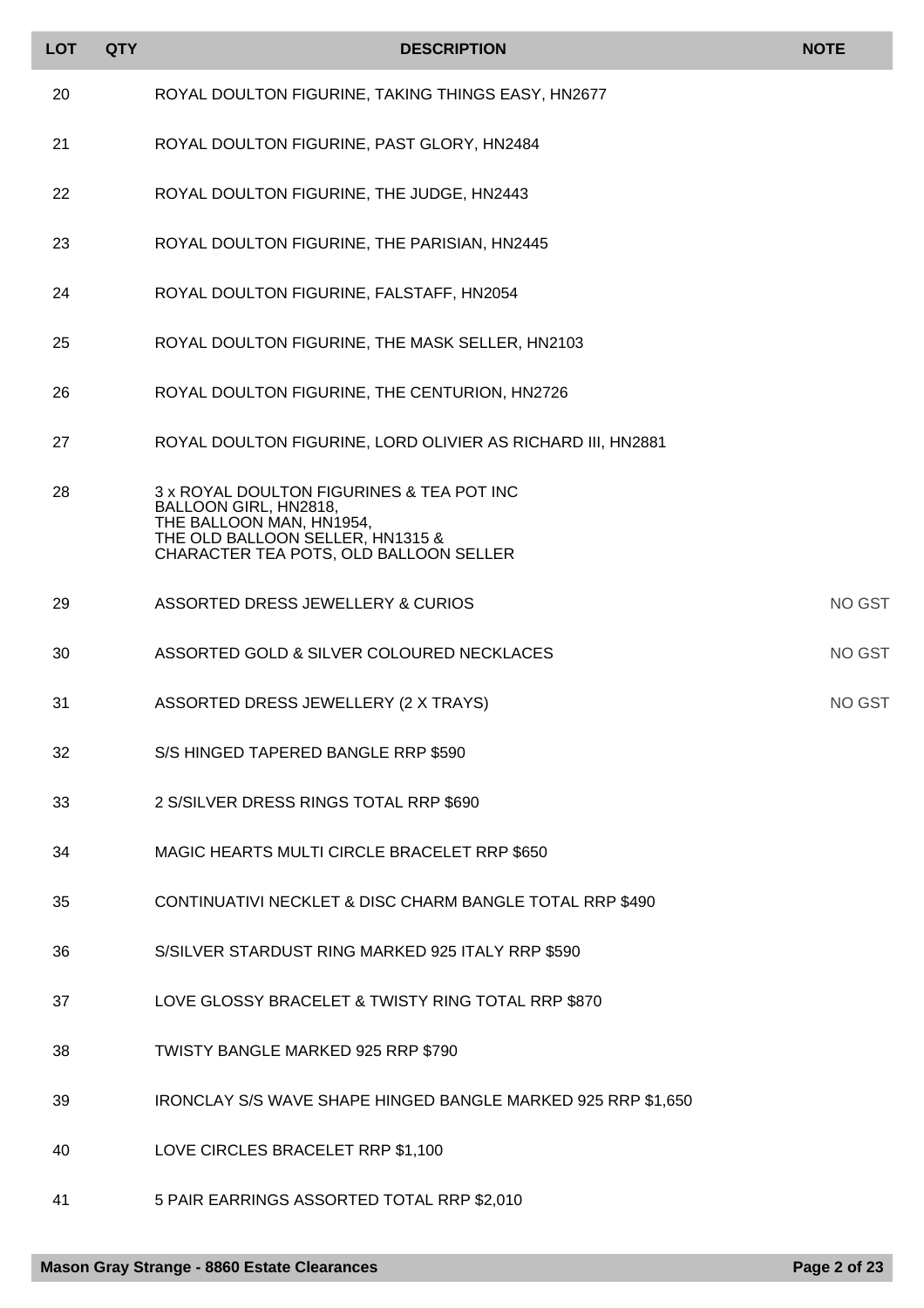| <b>LOT</b> | <b>QTY</b> | <b>DESCRIPTION</b>                                                                                                                           | <b>NOTE</b>   |
|------------|------------|----------------------------------------------------------------------------------------------------------------------------------------------|---------------|
| 42         |            | LOVING HEARTS & MAGIC HEARTS NECKLETS (2) TOTAL RRP \$890                                                                                    |               |
| 43         |            | S/S RHOD. PLATED DRESS RING & CABLE BANGLE WITH STONE TOTAL RRP<br>\$649                                                                     |               |
| 44         |            | S/S MULTI CHAIN BALL & FLOWER NECKLACE RRP \$360                                                                                             |               |
| 45         |            | LINK TUBE BANGLE RRP \$690                                                                                                                   |               |
| 46         |            | CONTINUATIVI NECKLET RRP \$490                                                                                                               |               |
| 47         |            | S/SILVER 925 HEAVY BANGLE RRP \$970                                                                                                          |               |
| 48         |            | MICHAEL JACKSON NUMBERS ONES, LIMITED EDITION, FRAMED CD/PRINT                                                                               | <b>NO GST</b> |
| 49         |            | ROYAL DOULTON TEA POT, OLD SALT, D6818 & ROYAL DOULTON CIGARETTE<br>LIGHTER, LONG JOHN SILVER                                                |               |
| 50         |            | 3 x ROYAL DOULTON MIDSIZE TOBY MUGS INC SIR JOHN FALSTAFF, HAPPY<br><b>JOHN &amp; TONY HELLER</b>                                            |               |
| 51         |            | 5 x ROYAL DOULTON SMALLER TOBY MUGS                                                                                                          |               |
| 52         |            | 6 x ROYAL DOULTON SMALLER TOBY MUGS, INC SIR WINSTON CHURCHILL,<br>MR & MRS CLAUSE, ALBERT SAGGER THE POTTER, GRANNY & FAT BOY               |               |
| 53         |            | 4 x ROYAL DOULTON SMALLER TOBY MUGS, THE DOULTONVILLE<br>COLLECTION INC THE POSTMAN, MADAME CRYSTAL, THE FISHERMAN & MISS<br><b>STUDIOUS</b> |               |
| 54         |            | SYLVAC LARGE TOBY MUG, GEORGE B SHAW                                                                                                         |               |
| 55         |            | 3 x ROYAL DOULTON LARGE TOBY MUGS, THE HUNTSMAN, JOLLY TOBY &<br><b>HAPPY JOHN</b>                                                           |               |
| 56         |            | 3 x PLASTIC PROMOTIONAL FIGURINES INC<br>2 x DEWARS SCOTCH WHISKY, (1 x ARM MISSING) &<br>JOHNNIE WALKER SCOTCH WHISKY                       |               |
| 57         |            | 2 x ROYAL DOULTON DEWARS WHISKY GLAZED DECANTERS, (1 x STOPPER<br>MSISING)                                                                   |               |
| 58         |            | 8 x ROYAL DOULTON MINIATURE TOBY MUGS INC, CHARLES DICKENS, JOHN<br>BARLEYCORN, BEEFEATER, ETC                                               |               |
| 59         |            | ASSORTED MALACHITE RELATED JEWELLERY                                                                                                         | NO GST        |
| 60         |            | 8 X ASSORTED WRIST WATCHES, INC CASIO DIGITAL, DULMAR, RENOIR, ETC                                                                           |               |
| 61         |            | ASSORTED DRESS JEWELLERY                                                                                                                     |               |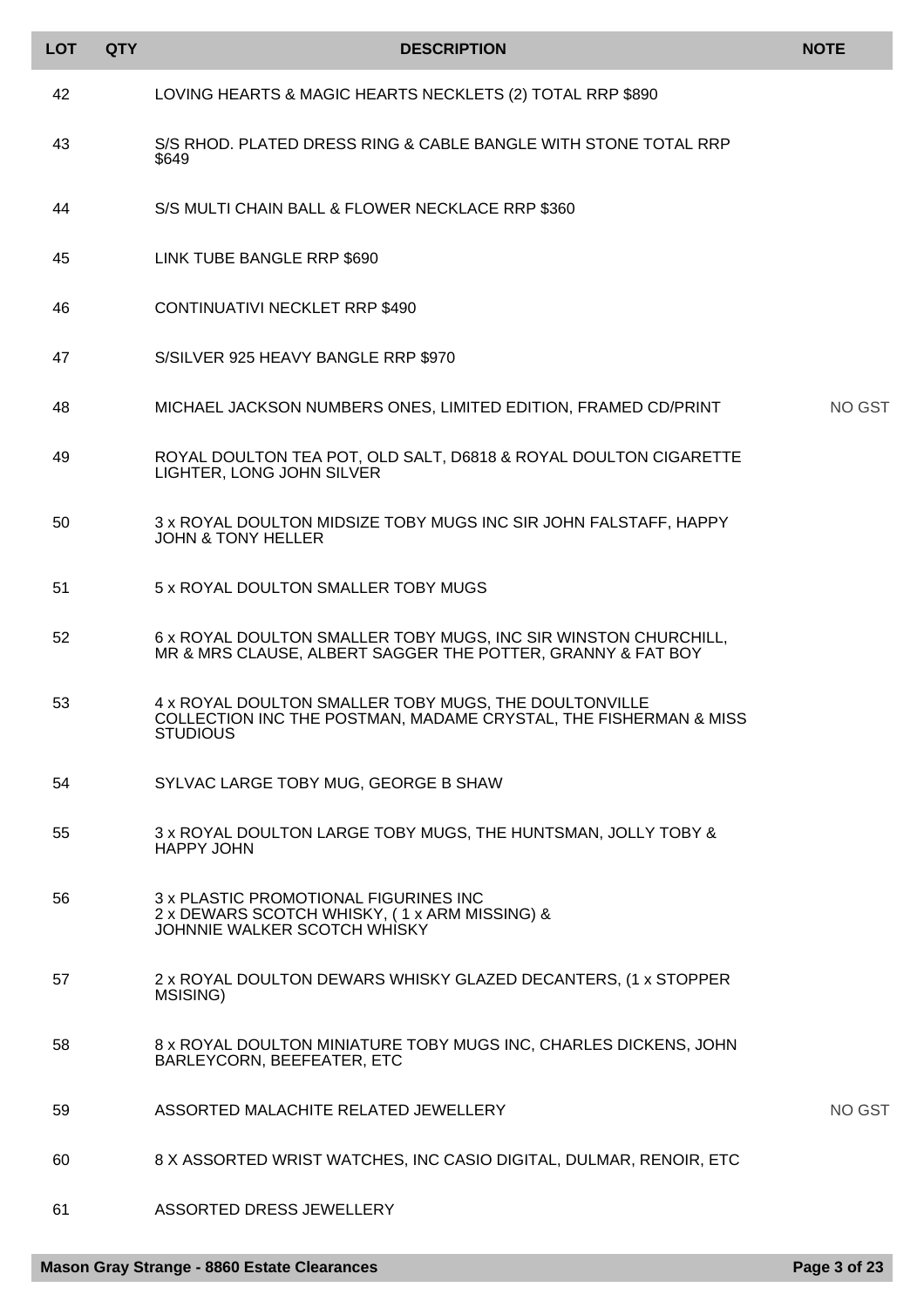| <b>LOT</b> | <b>QTY</b> | <b>DESCRIPTION</b>                                                                                                                                               | <b>NOTE</b> |
|------------|------------|------------------------------------------------------------------------------------------------------------------------------------------------------------------|-------------|
| 62         |            | MINERAL SPECIMENS & POLISHED SEMI-PRECIOUS STONES                                                                                                                | NO GST      |
| 63         |            | ASSORTED, AUSTRALIA, 1c & 2c COINS, APPROX 15kg                                                                                                                  | NO GST      |
| 64         |            | <b>COLLECTION OF CORAL RELATED JEWELLERY</b>                                                                                                                     | NO GST      |
| 65         |            | <b>ASSORTED DRESS RINGS</b>                                                                                                                                      | NO GST      |
| 66         |            | ASSORTED BOHEMIA CRYSTAL & PORCELAIN DOOR KNOBS                                                                                                                  | NO GST      |
| 67         |            | 2 x GOLD PLATED POCKET WATCHES, INC; ELGIN & NATIONAL FRENCHURCH<br><b>LEVER</b>                                                                                 | NO GST      |
| 68         |            | ASSORTED WRIST WATCHES, INC; SEIKO, SANDOZ, FELEA, UNICORN, ETC                                                                                                  | NO GST      |
| 69         |            | 35 X AUSTRALIA, COMMEMORATIVE \$2 COINS                                                                                                                          | NO GST      |
| 70         |            | 35 X AUSTRALIA, COMMEMORATIVE \$2 COINS                                                                                                                          | NO GST      |
| 71         |            | 35 X AUSTRALIA, COMMEMORATIVE \$2 COINS, UNC                                                                                                                     | NO GST      |
| 72         |            | 35 X AUSTRALIA, COMMEMORATIVE \$2 COINS, UNC                                                                                                                     | NO GST      |
| 73         |            | 35 X AUSTRALIA, COMMEMORATIVE \$2 COINS                                                                                                                          | NO GST      |
| 74         |            | 35 X AUSTRALIA, COMMEMORATIVE \$2 COINS                                                                                                                          | NO GST      |
| 75         |            | 1997, AUSTRALIA, LAST PREFIX, \$50 POLYMER BANKNOTE,<br>MACFARLANE/EVANS, JC 97738634                                                                            | NO GST      |
| 76         |            | 1996, AUSTRALIA, FIRST PREFIX, \$50 POLYMER BANKNOTE, FRASER/EVANS,<br>AA 96978037                                                                               | NO GST      |
| 77         |            | 1996, AUSTRALIA, FIRST PREFIX, \$100 POLYMER BANKNOTE, FRASER/EVANS,<br>AA 96414784                                                                              | NO GST      |
| 78         |            | SILVER NECKLACES, MARKED 925, STG, ETC                                                                                                                           | NO GST      |
| 79         |            | 3 X SILVER NECKLACES, MARKED 925 OR STG SILV                                                                                                                     | NO GST      |
| 80         |            | GOLD HINGED BANGLE, MARKED 9C, 8.21 grams (ALL FAULTS) & GOLD PLATED<br><b>BANGLE</b>                                                                            |             |
| 81         |            | WALTHAM GOLD POCKET WATCH, MARKED 14CT, SUN DENNISON CASE Co,<br>ENGLISH MAKE, ENAMELED FACE, 'MP' MONOGRAM ENGRAVED ON FRONT<br>CASE, IN BLUE VELVET WATCH CASE |             |
| 82         |            | GOLD RING SET WITH RED/ORANGE STONE, MARKED 9CT, 1.81 grams                                                                                                      |             |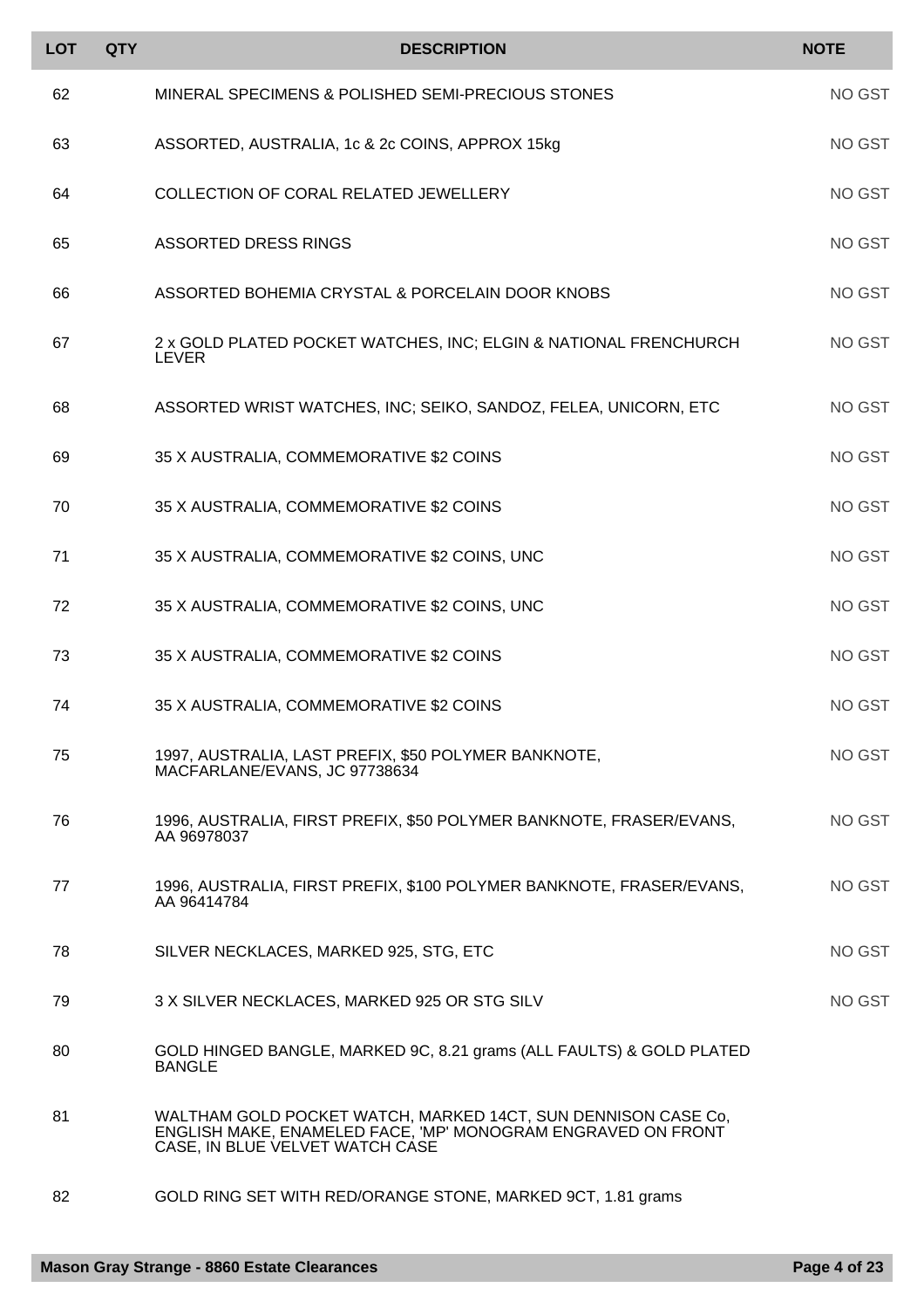| <b>LOT</b> | <b>QTY</b> | <b>DESCRIPTION</b>                                                                                                                                               | <b>NOTE</b>   |
|------------|------------|------------------------------------------------------------------------------------------------------------------------------------------------------------------|---------------|
| 83         |            | GOLD RING SET WITH MULTI-COLOURED STONES, MARKED 375, 1.69 grams                                                                                                 |               |
| 84         |            | GOLD RING, WITH EMBOSSED MOTHER MARY IMAGE, MARKED 705, 2.17 grams                                                                                               |               |
| 85         |            | GOLD RING WITH 4 DIAMOND CROWN SETTING, MARKED 18CT, 1.96 grams                                                                                                  |               |
| 86         |            | GOLD RING, SET WITH SOLID OPAL (CHIPPED) & SMALL CLEAR STONES,<br>HALLMARKED 18 CT, 2.92 grams                                                                   |               |
| 87         |            | WHITE GOLD RING, SET WITH SMALL CLEAR STONE, MARKED 375, 1.18 grams                                                                                              |               |
| 88         |            | GOLD RING, SET WITH MULTI-COLOURED STONES, MARKED 9K, 1.57 grams                                                                                                 |               |
| 89         |            | GOLD RING SET WITH DIAMOND, MARKED 18CT, 1.96 grams                                                                                                              |               |
| 90         |            | 2 X GOLD RINGS, INC;<br>GOLD RING SET WITH OPAL, MARKED 9CT, 1.78 grams<br>GOLD CAMEO RING, MARKED 9CT, 1.28 grams                                               |               |
| 91         |            | 2 X PAIRS OF GOLD CUFFLINKS, INC;<br>GOLD SHIELD CUFFLINKS, 'MHP' MONOGRAM, MARKED 9CT, 4.94 grams<br>GOLD RECTANGULAR CUFFLINKS, MARKED 375, 4.84 grams         |               |
| 92         |            | SILVER RING SET WITH AMETHYSTS, MARKED 925, 5.90 grams &<br>PAIR OF STERLING SILVER CUFFLINKS, ENAMELED AUSTRALIA COAT OF<br>ARMS, MARKED STG.SILVER, 4.42 grams |               |
| 93         |            | SILVER & GOLD COLOURED JEWELLERY                                                                                                                                 |               |
| 94         |            | ROUND, GOLD PENDANT, MARKED 9CT, 0.88 grams                                                                                                                      |               |
| 95         |            | ROUND GOLD PENDANT, 'PANTHEON', MARKED 18K, 5.06 grams                                                                                                           |               |
| 96         |            | GOLD, HEART SHAPED LOCKET, MARKED 9CT, 2.56 grams                                                                                                                |               |
| 97         |            | GOLD PENDANT, STAR OF DAVID, MARKED 18, 1.90 grams                                                                                                               |               |
| 98         |            | WHITE GOLD RING, SET WITH SAPPHIRES & DIAMONDS, MARKED 18CT PL,<br>2.52 grams                                                                                    |               |
| 99         |            | GOLD RING, BOW TIE TOP, MARKED 375, 1.91 grams                                                                                                                   |               |
| 100        |            | 1981, AUSTRALIA, 20c COIN, DOT ABOVE 'R'                                                                                                                         | <b>NO GST</b> |
| 101        |            | 2 X RED, CUT GEMS, 16.3 & 3.40 CTS                                                                                                                               |               |
| 102        |            | GOLD & MALACHITE PENDANT, MARKED 9c, 14.67 grams                                                                                                                 | <b>NO GST</b> |

Г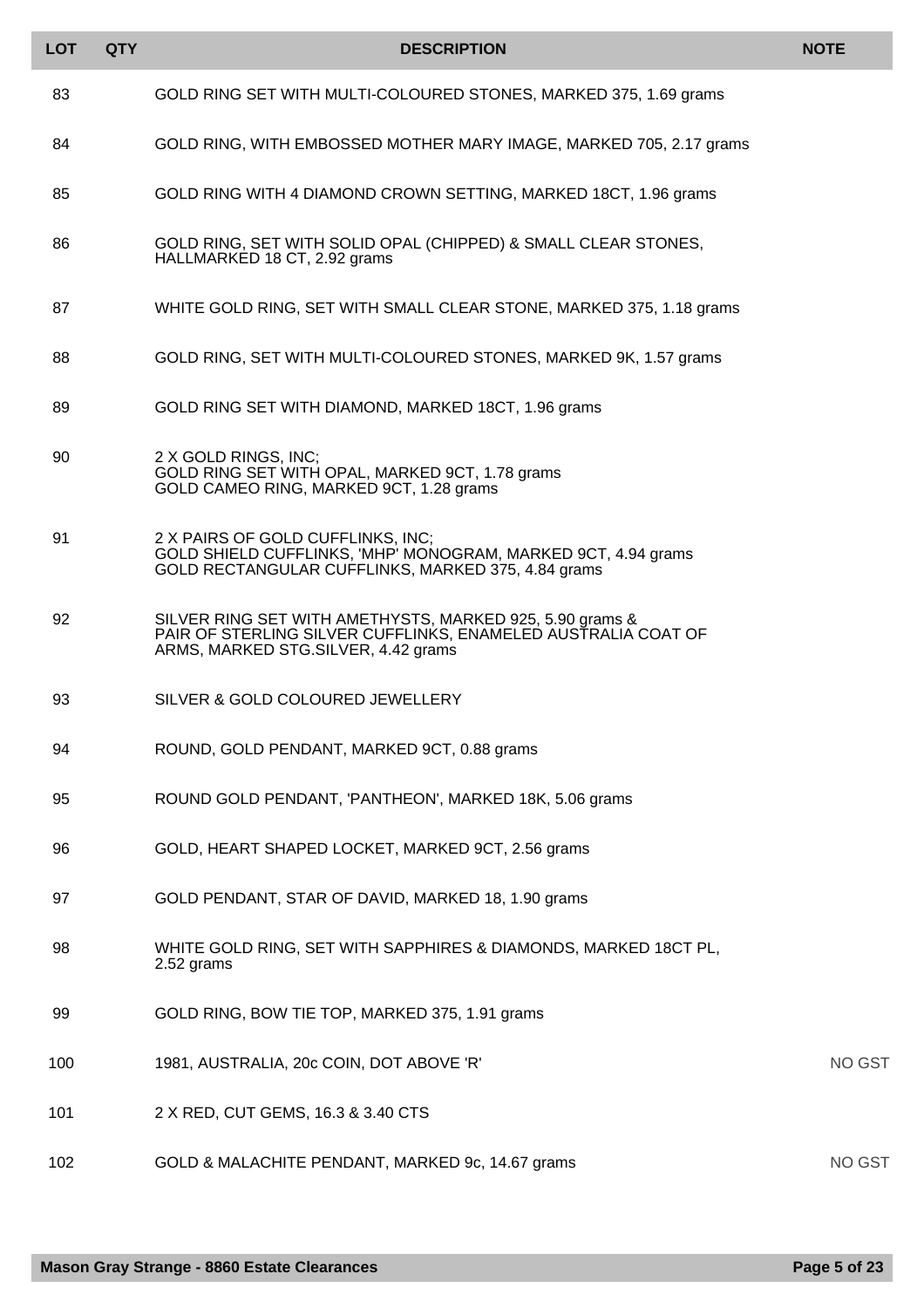| LOT              | <b>QTY</b> | <b>DESCRIPTION</b>                                                                                                                                                                                                                                                                                                                   | <b>NOTE</b> |
|------------------|------------|--------------------------------------------------------------------------------------------------------------------------------------------------------------------------------------------------------------------------------------------------------------------------------------------------------------------------------------|-------------|
| 103              |            | 3 X 9 CT GOLD JEWELLERY PIECES INC;<br>OPAL ENCAPSULATED BAR BROOCH, NECKLACE WITH PENDANT SET WITH 2<br>X OPALS & CAMEO BROOCH<br>12.33GM TOTAL WEIGHT<br><b>GOLD WEIGHT UNKNOWN</b>                                                                                                                                                | NO GST      |
| 104              |            | GOLD COIN PENDANT, 1787 22 CT, KING GEORGE 3RD GOLD GUINEA, APPROX<br>8gm, TOTAL WEIGHT 9.4 GMS                                                                                                                                                                                                                                      | NO GST      |
| 105              |            | 2 X MENS CYGNETT RINGS INC;<br>ONYX & DIAMOND SET MARKED 9CT 7.6GM, CRACKED BAND<br>1 X SHIELD TYPE MARKED 10CT 3.4GM                                                                                                                                                                                                                | NO GST      |
| 106              |            | 3 X GOLD PENDANTS:<br>1 X TEARDROP SHAPE SET WITH BLACK OPAL TRIPLET MARKED 9CT 1.3GM<br>1 X SET WITH AMYTHST MARKED 9CT 1.3GM<br>1 X SHIELD SHAPED MARKED 375 0.9GMS                                                                                                                                                                | NO GST      |
| 107              |            | COMPLETE SET OF FLORINS, 49 COINS INCLUDING EVERY YEAR OF<br>PRODUCTION PLUS<br>1 X 1927 PARLIAMENT HOSE COMMEMORATIVE FLORIN<br>1 X 1951 COMMONWEALTH JUBILEE COMMEMORATIVE FLORIN<br>1 X 1954 ROYAL VISIT COMMEMORATIVE FLORIN                                                                                                     | NO GST      |
| 108              |            | 10 X 1966 AUSTRALIAN ROUND 50 CENT PIECES INC 7 X EF OR UNC<br><b>CONDITION</b>                                                                                                                                                                                                                                                      | NO GST      |
| 108a             |            | 10 X COMMEMORATIVE AUSTRALIAN 1 DOLLAR COINS<br>1986 INTERNATIONAL YEAR OF PEACE, 2001 CENTENARY OF FEDERATION,<br>1988 BICENTENARY, 2011 CHOGM, 2001 INTERNATIONAL YEAR OF<br>VOLUNTEERS, 1997 CHARLES KINGSTON SMITH, 2003 CENTENARY OF<br>WOMENS SUFFERAGE, 1999 INTERNATIONAL YEAR OF OLDER PERSONS, 2002<br>YEAR OF THE OUTBACK | NO GST      |
| 108b             |            | 3 X COMMEMORATIVE FLORINS<br>1 X 1927 PARLIAMENT HOSE COMMEMORATIVE FLORIN<br>1 X 1951 COMMONWEALTH JUBILEE COMMEMORATIVE FLORIN<br>1 X 1954 ROYAL VISIT COMMEMORATIVE FLORIN                                                                                                                                                        | NO GST      |
| 108 <sub>c</sub> |            | 10 X AUSTRALIAN COINS INC;<br>1966/67 5 CENT COINS (UNC) 1966/67 10 CENT COINS (UNC) 1984 1 DOLLAR<br>COIN (UNC) 1988 2 DOLLAR COIN, HH MARKED, 2 X COMMEMORATIVE 50 CENT<br>COINS INC 1991 25TH ANNIVERSARY OF DECIMAL CURRENCY, 1977 SILVER<br>JUBILEE, 1946 AUSTRALIAN FLORIN & 1955 HALF PENNY                                   | NO GST      |
| 109              |            | SILVER NECKLACES & BRACELETS MARKED 925, 835, ETC                                                                                                                                                                                                                                                                                    | NO GST      |
| 110              |            | ASSORTED DRESS JEWELLERY                                                                                                                                                                                                                                                                                                             | NO GST      |
| 111              |            | SEIKO & PULAR WRISTWATCHES                                                                                                                                                                                                                                                                                                           | NO GST      |
| 112              |            | LONGINES WRIST WATCH, S30, WITH ORIGINAL CASE                                                                                                                                                                                                                                                                                        |             |
| 113              |            | ASSORTED SILVER & GOLD COLOURED NECKLACES                                                                                                                                                                                                                                                                                            | NO GST      |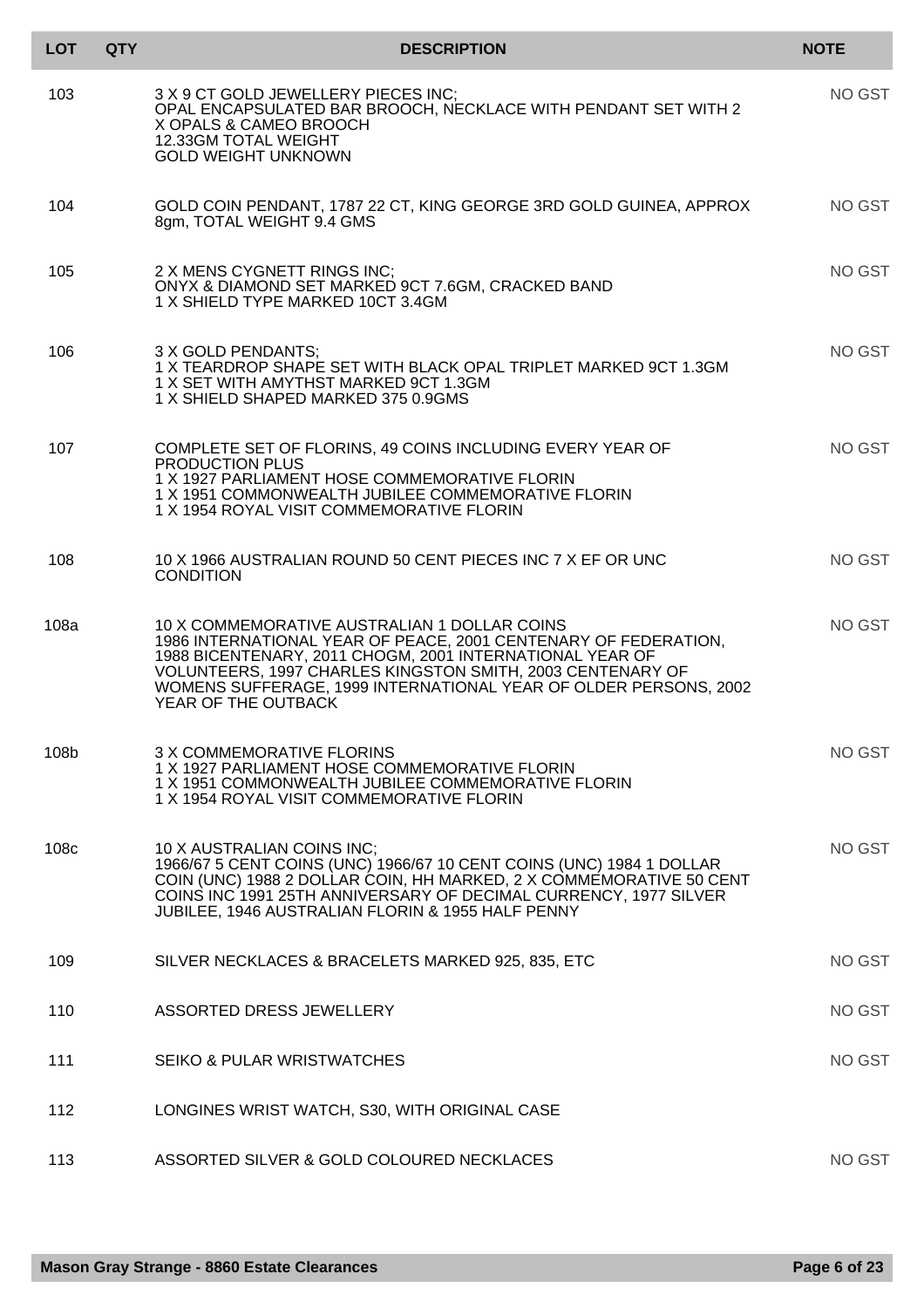| <b>LOT</b> | <b>QTY</b> | <b>DESCRIPTION</b>                                                                                                      | <b>NOTE</b> |
|------------|------------|-------------------------------------------------------------------------------------------------------------------------|-------------|
| 114        |            | ASSORTED ENAMELED FLAG PINS, MILITARY BUTTONS, MEDALS,<br><b>MEDALLIONS &amp; WORLD COINS</b>                           | NO GST      |
| 115        |            | 35 X AUSTRALIA, COMMEMORATIVE, 50c COINS                                                                                | NO GST      |
| 116        |            | 35 X AUSTRALIA, COMMEMORATIVE, 50c COINS                                                                                | NO GST      |
| 117        |            | 2 X SETS OF 2017, AUSTRALIA, COMMEMORATIVE, STATE SERIES, 20c COINS<br>(20 X COINS)                                     | NO GST      |
| 118        |            | 9 X 1977, AUSTRALIA, COMMEMORATIVE, 50c COINS, 'SILVER JUBILEE'                                                         | NO GST      |
| 119        |            | 24 x AUSTRALIA, \$1 COINS, INC;<br>18 X COMMEMORATIVE & 6 X A-UNC YEAR DATES                                            | NO GST      |
| 120        |            | 2 X ROYAL AUSTRALIAN MINT, 1986, UNCIRCULATED COIN COLLECTION,<br>'INTERNATIONAL YEAR OF PEACE'                         | NO GST      |
| 121        |            | 40 X AUSTRALIA, COMMEMORATIVE, 20c COINS                                                                                | NO GST      |
| 122        |            | 49 X AUSTRALIA, COMMEMORATIVE, 20c COINS                                                                                | NO GST      |
| 123        |            | 30 X AUSTRALIA, COMMEMORATIVE, 20c COINS, INC;<br>SET OF10 STATE SERIES COINS & 20 X INDIVIDUAL COINS                   | NO GST      |
| 124        |            | 29 X AUSTRALIA, COMMEMORATIVE, 20c COINS, INC;<br>SET OF10 STATE SERIES COINS & 19 X INDIVIDUAL COINS                   | NO GST      |
| 125        |            | 24 X AUSTRALIA, 1c COINS INDIVIDUAL DATES FROM 1966-1990 &<br>22 X AUSTRALIA, 2c COINS INDIVIDUAL DATES FROM 1966-1989  | NO GST      |
| 126        |            | 36 X AUSTRALIA, \$1 ERROR COINS, INC; WAVE CUD, RABBIT EARS, SPEW<br>ROO, ETC                                           | NO GST      |
| 127        |            | 24 X AUSTRALIA, 1c COINS INDIVIDUAL DATES FROM 1966-1990 &<br>22 X AUSTRALIA, 2c COINS INDIVIDUAL DATES FROM 1966-1989  | NO GST      |
| 128        |            | 36 X AUSTRALIA, \$1 ERROR COINS, INC; WAVE CUD, RABBIT EARS, SPEW<br>ROO, ETC                                           | NO GST      |
| 129        |            | 50 X AUSTRALIA, COMMEMORATIVE 50c COINS                                                                                 | NO GST      |
| 130        |            | 32 X AUSTRALIA, ERROR COINS, 10c, 20c, 50c, \$1, INC; IRB SPACED, THIN '7',<br>TILTED DATE, WAVE CUD, ETC               | NO GST      |
| 131        |            | 28 X AUSTRALIA, ERROR COINS, 5c, 10c, 20c, 50c, \$1, INC; SMALL ECHIDNA, IRB<br>SPACED, DOUBLE LETTERING, STAR CUD, ETC | NO GST      |
| 132        |            | 28 X AUSTRALIA, ERROR COINS, 10c, 20c, 50c, \$1, INC; HAT CUD, TILTED DATE,<br>FAT LETTERS, DOUBLE RIM, ETC             | NO GST      |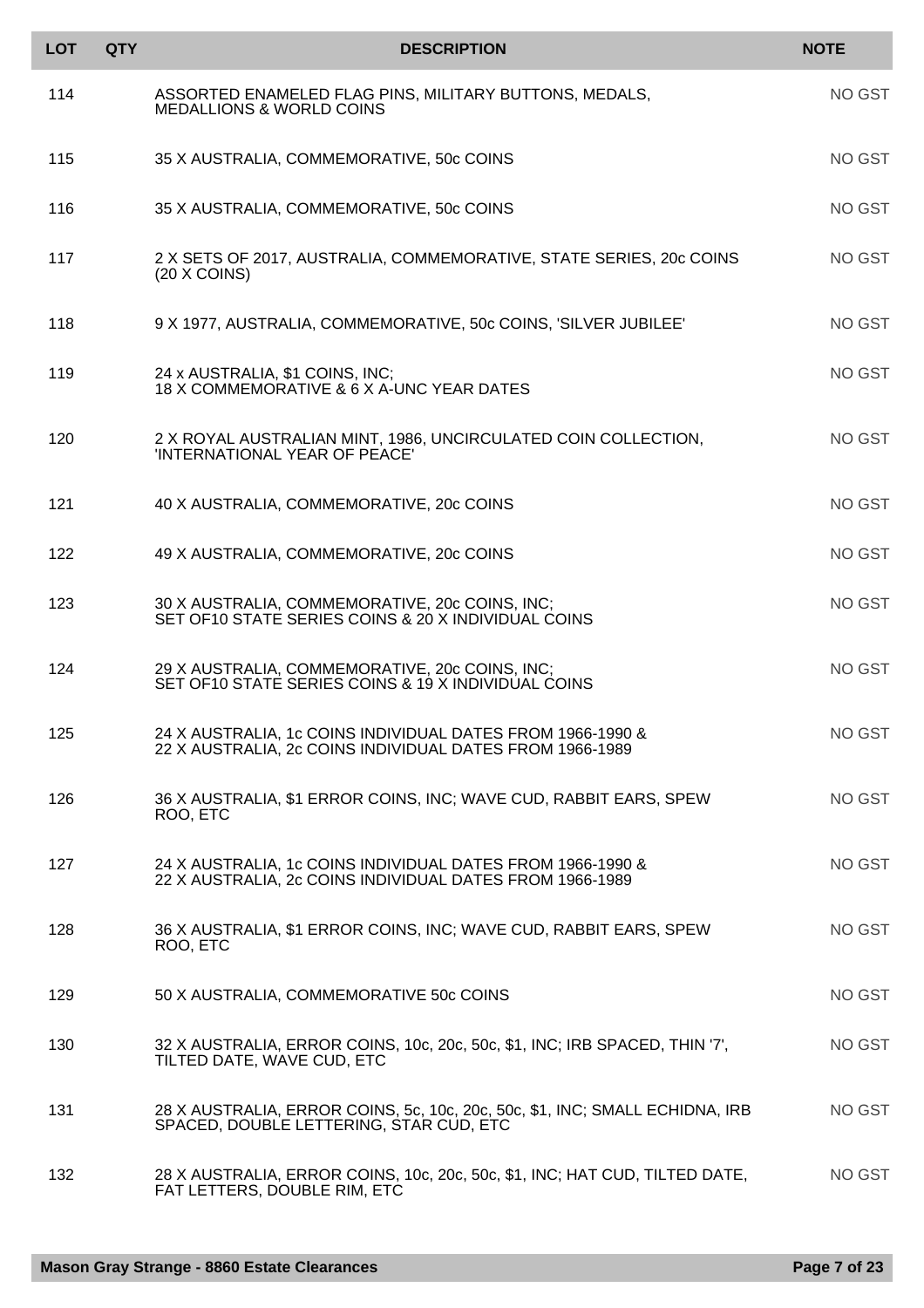| <b>LOT</b> | <b>QTY</b> | <b>DESCRIPTION</b>                                                                                                                                                                                        | <b>NOTE</b> |
|------------|------------|-----------------------------------------------------------------------------------------------------------------------------------------------------------------------------------------------------------|-------------|
| 133        |            | 28 X AUSTRALIA, MISS STRUCK & ERROR COINS, 5c, 10c, 50c, INC; DOUBLE<br>RIM, IRB SPACED, FAT LETTERS, WAVE CUD, ETC                                                                                       | NO GST      |
| 134        |            | 45 X AUSTRALIA, COMMEMORATIVE 50c COINS                                                                                                                                                                   | NO GST      |
| 135        |            | ASSORTED DRESS JEWELLERY & CURIOS                                                                                                                                                                         |             |
| 136        |            | AMETHYST CARNIVAL GLASS SUGAR BOWL & MILK JUG                                                                                                                                                             |             |
| 137        |            | AMETHYST CARNIVAL GLASS SINGLE STEM FRUIT BOWL, 17cm (H)                                                                                                                                                  |             |
| 138        |            | 3 x SMALL MARY GREGORY GLASS VASES INC.<br>GREEN COLOURED BOY WITH CANE, 12cm (H),<br>GREEN COLOURED BOY WITH FLAG, 11cm (H) &<br>ORANGE & BLUE COLOURED GIRL POINTING, 11cm (H)                          |             |
| 139        |            | GLASS BRISTOL BLUE, MARY GREGORY VASE, BOY WITH BUTTERFLY NET,<br>20cm (H)                                                                                                                                |             |
| 140        |            | PURPLE MARY GREGORY GLASS VASE, GIRL WITH ARMS BEHIND BACK, 28cm<br>(H)                                                                                                                                   |             |
| 141        |            | 3 x MARY GREGORY VASES, INC<br>ROSE COLOURED WITH GIRL POINTING (CHIP ON RIM), 15cm (H),<br>AQUAMARINE COLOURED WITH BOY WALKING, 18cm (H) &<br>BLUE COLOURED WITH GIRL CARRYING BASKET FLOWERS, 15cm (H) |             |
| 142        |            | DARK RED MARY GREGORY GLASS VASE, GIRL HOLDING TREE, 20cm (H)                                                                                                                                             |             |
| 143        |            | ASSORTED AUSTRALIA, PENNY'S & HALF PENNY'S                                                                                                                                                                |             |
| 144        |            | ASSORTED WORLD COINS & AUSTRALIA PRE-DECIMAL COINS                                                                                                                                                        |             |
| 145        |            | 3 X COIN FOLDERS, INC; 2 X FOLDERS WITH EURO COINS & 1 X FOLDER WITH<br><b>WORLD COINS</b>                                                                                                                |             |
| 146        |            | ASSORTED WORLD COINS & COIN SETS                                                                                                                                                                          |             |
| 147        |            | UNCUT OPAL SPECIMENS                                                                                                                                                                                      |             |
| 148        |            | ASSORTED WORLD COINS                                                                                                                                                                                      |             |
| 149        |            | ASSORTED COSTUME & DRESS JEWELLERY INC MARCASITE BROOCHES ETC                                                                                                                                             | NO GST      |
| 150        |            | 4 X SHEETS OF SOUTH AUSTRALIA PRE-DECIMAL STAMPS                                                                                                                                                          | NO GST      |
| 151        |            | ASSORTED WORLD BANK NOTES                                                                                                                                                                                 | NO GST      |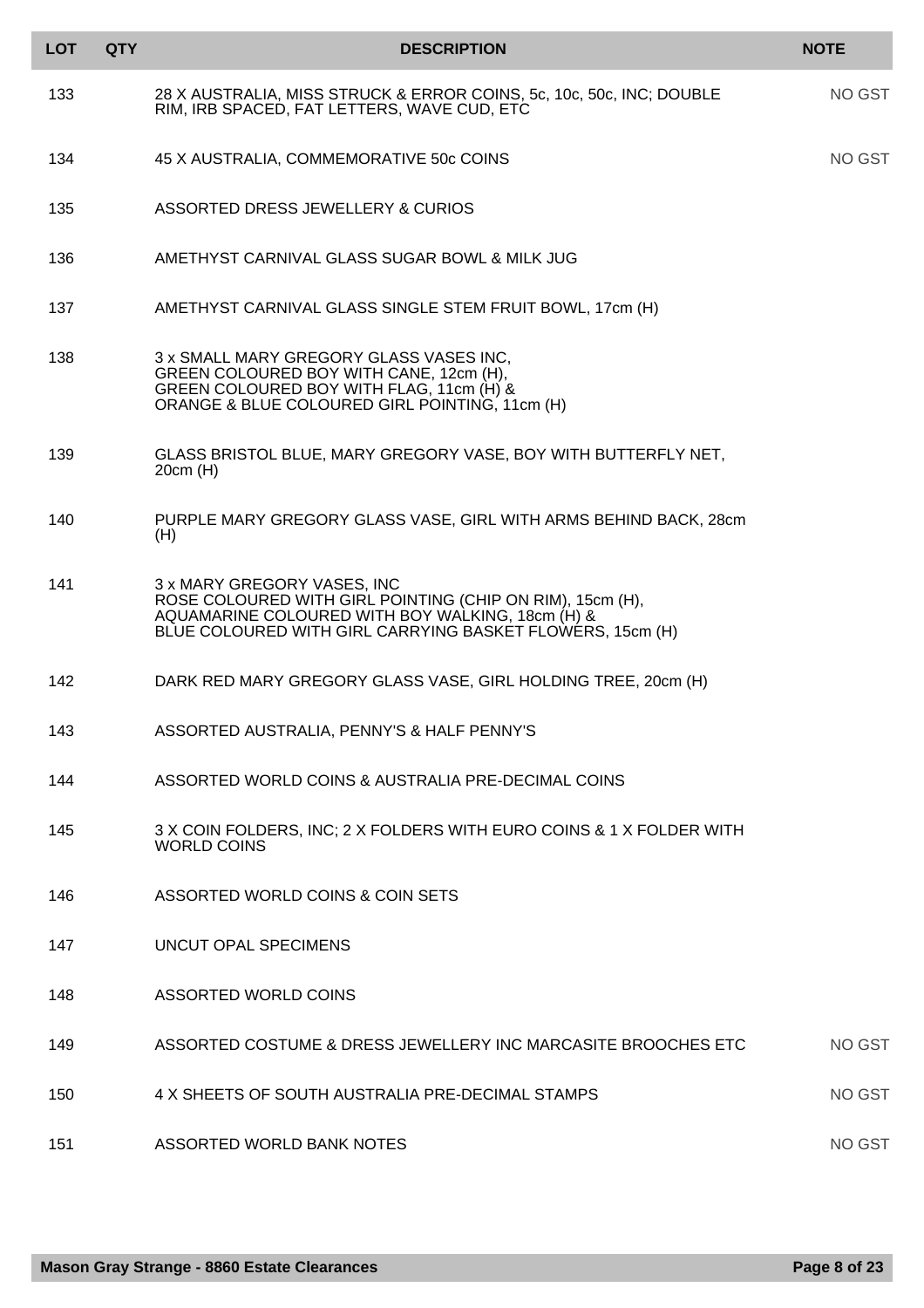| <b>LOT</b> | <b>QTY</b> | <b>DESCRIPTION</b>                                                                                                    | <b>NOTE</b> |
|------------|------------|-----------------------------------------------------------------------------------------------------------------------|-------------|
| 152        |            | 3 x ROYAL DOULTON FIGURINES INC<br>GILLIAN, HN3042, 21cm (H),<br>FAIR MAIDEN, HN2211, 13.5cm (H) &<br>DARLING, HN1985 |             |
| 153        |            | ART DECO PLASTER STATUE OF LADY, 332, (MULTIPLE CHIPS & MARK ON<br>REAR), 31cm (H)                                    |             |
| 154        |            | ART DECO PLASTER STATUE OF LADY, BY MATTEI BROS & CO, 400,<br>(MULTIPLE CHIPS), 39cm (H)                              |             |
| 155        |            | ASSORTED CULTURED PEARL & PEARL STYLE JEWELLERY, WITH MOTHER OF<br><b>PEARL</b>                                       | NO GST      |
| 156        |            | CERAMIC ORNAMENTS & FIGURINES, VASES ETC                                                                              |             |
| 157        |            | <b>COLLECTION OF MASONIC ITEMS</b>                                                                                    |             |
| 158        |            | ASSORTED DRESS JEWELLERY                                                                                              |             |
| 159        |            | ASSORTED AUSTRALIAN COPPER COINS, MAINLY PENNIES & HALF PENNIES<br>(SOME 1 & 2 CENT PIECES) 5.8 KG'S                  | NO GST      |
| 160        |            | HAND PAINTED GLASS DECANTER, (NO STOPPER)                                                                             |             |
| 161        |            | RED & YELLOW ART GLASS PITCHERS, 24cm (H)                                                                             |             |
| 162        |            | ART GLASS BLUE FISH ORNAMENT, 29cm (H)                                                                                |             |
| 163        |            | ART GLASS RED FISH ORNAMENT, 30cm (H)                                                                                 |             |
| 164        |            | RUBY RED, CUT CRYSTAL DECANTER WITH PAIR MATCHING STEMMED<br><b>GLASSES, MADE IN WEST GERMANY</b>                     |             |
| 165        |            | 3 x PIECES HAND MADE & PAINTED GREEN GLASS INC SMALL JUG, VASE &<br>BOWL, 6-12cm (H)                                  |             |
| 166        |            | ASSORTED CLOISONNE TABLEWARE                                                                                          |             |
| 167        |            | ROYAL WINTON SUNSHINE CONDIMENT SET                                                                                   |             |
| 168        |            | GLAZED MOORCROFT VASE, 21cm (H), (SIGNS OF REPAIR)                                                                    |             |
| 169        |            | 2 x LEGENDS PRODUCTS CHALKWARE HEADS, GROUCHO MARX & CHARLES<br>CHAPLIN, MADE IN ENGLAND                              |             |
| 170        |            | DOULTON LAMBETH STONEWARE JUG                                                                                         |             |
| 171        |            | ASSORTED METROLOGY & ENGINEERING INSTRUMENTS                                                                          | NO GST      |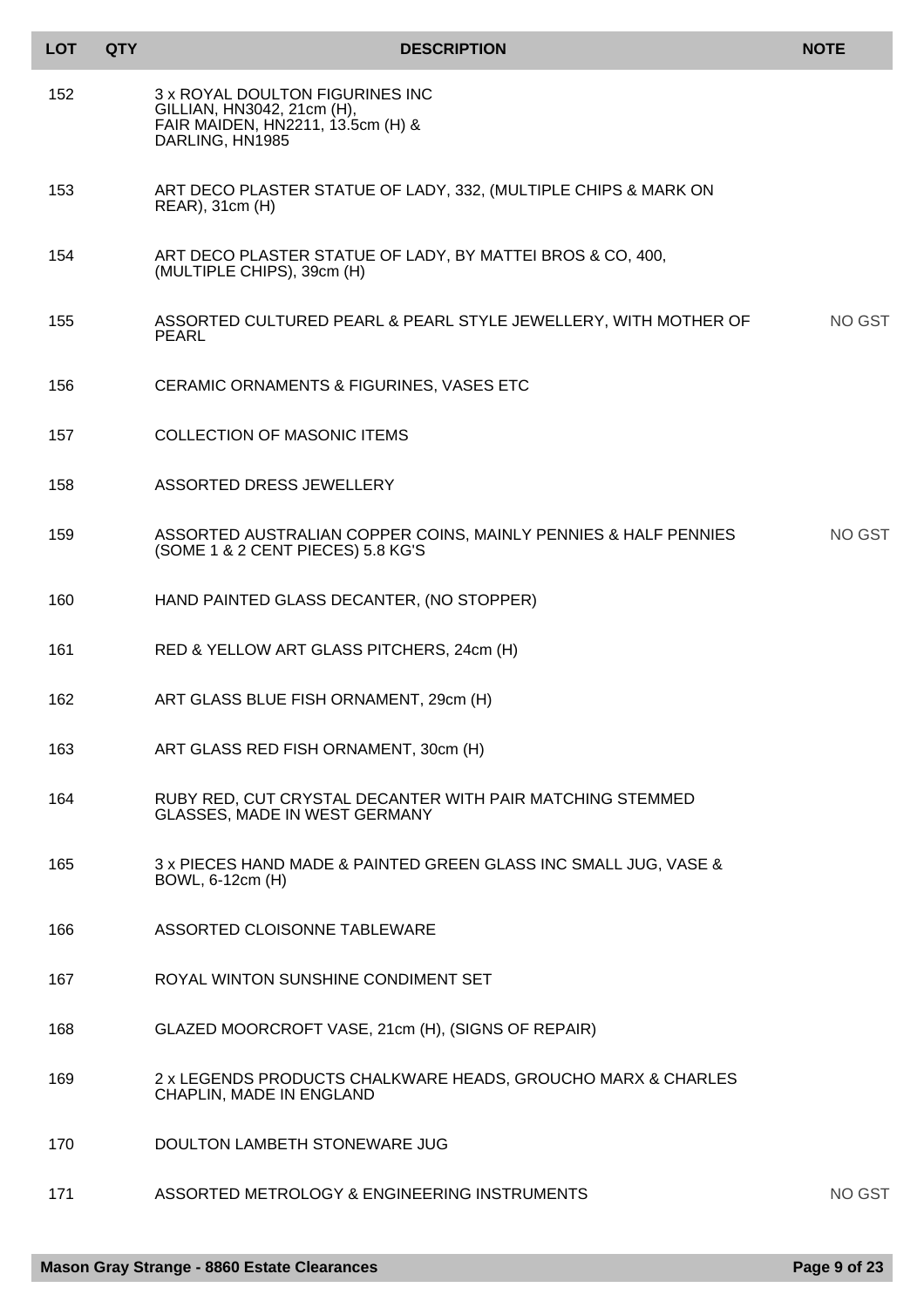| <b>LOT</b> | <b>QTY</b> | <b>DESCRIPTION</b>                                                                                                                                                                                                     | <b>NOTE</b> |
|------------|------------|------------------------------------------------------------------------------------------------------------------------------------------------------------------------------------------------------------------------|-------------|
| 172        |            | <b>COLLECTION OF ENCAPSULATED BUGS &amp; INSECTS</b>                                                                                                                                                                   | NO GST      |
| 173        |            | 6 X COMMEMORATIVE COIN PACKS INC<br>4 X 1 DOLLAR INC 1986 INTERNATIONAL YEAR OF PEACE, 2021 ROTARY IN<br>AUSTRALIA, 2021 ANZAC DAY & 2021 LEST WE FORGET<br>2 X 2 DOLLAR INC 2020 PARALYMPICS, 2021 DEFENDING COUNTRY, | NO GST      |
| 174        |            | 40 X ASSORTED POSTAGE STAMP PACKS FROM MAINLY 1970'S & 1980'S                                                                                                                                                          | NO GST      |
| 175        |            | BLUE GLASS, CAT, GENIE BOTTLE                                                                                                                                                                                          | NO GST      |
| 176        |            | VINTAGE HAND PAINTED PLASTER STATUE, 'BOY PLAYING ACCORDIAN',<br>MARKINGS ON REAR, '443, FRANCE, GAILLO' (MULTIPLE PAINT CHIPS)                                                                                        | NO GST      |
| 177        |            | 7 x ASSORTED TOBY MUGS INC SHORTER, SHAW & SON, STERLING<br>SANDLAND, SYLVAC, STAFFORDSHIRE, RIDGEWAY                                                                                                                  |             |
| 178        |            | 5 x ASSORTED ART GLASS VASES                                                                                                                                                                                           |             |
| 179        |            | URANIUM GLASS VASE & NON-MATCHING URANIUM GLASS FLOWER FROG                                                                                                                                                            | NO GST      |
| 180        |            | ASSORTED FIRST DAY COVERS & PRE STAMPED ENVELOPES, 70'S & 80'S                                                                                                                                                         | NO GST      |
| 181        |            | VINTAGE RED RAILWAY LANTERN                                                                                                                                                                                            | NO GST      |
| 182        |            | 5 X 1988 COMMEMORATIVE 5 DOLLAR COINS, PARLIAMENT HOUSE OPENING                                                                                                                                                        | NO GST      |
| 183        |            | 30 X ASSORTED COMMEMORATIVE 50 CENT PIECES, YEARS INC<br>5 X 1970, 5 X 2005, 5 X 1982, 3 X 2010, 2 X 2001 STATE (WA), 3 X 2005, 2 X 1981,<br>2 X 2016, 2 X 2001 COAT OF ARMS, 1 X 1994                                 | NO GST      |
| 184        |            | ASSORTED AUSTRALIAN FIRST DAY COVERS, APPROX 300                                                                                                                                                                       | NO GST      |
| 185        |            | HALF PENNY COLLECTION, 76 COINS IN TOTAL, YEARS MISSING INC<br>1914-H, 1915-H, 1918-I & 1923                                                                                                                           | NO GST      |
| 186        |            | ASSORTED AUSTRALIAN 1 CENT COINS, 1.5 KG                                                                                                                                                                               | NO GST      |
| 187        |            | ASSORTED AUSTRALIAN 2 CENT COINS, 1.6 KG                                                                                                                                                                               | NO GST      |
| 188        |            | 2 X STAMP ALBUMS & CONTENTS OF ASSORTED INTERNATIONAL/WORLD<br><b>STAMPS</b>                                                                                                                                           | NO GST      |
| 189        |            | 2 X STAMP ALBUMS & CONTENTS OF ASSORTED INTERNATIONAL/WORLD<br><b>STAMPS</b><br>1 X INTERNATIONAL/WORLD<br>1 X MAINLY U.K                                                                                              | NO GST      |
| 190        |            | 2 X STAMP ALBUMS & CONTENTS OF ASSORTED AUSTRALIAN STAMPS<br>1 X DECIMAL HINGED 36 CENT TO \$1.10, SOME BLOCKS & SHEETS INC<br>1 X DECIMAL HINGED 18 CENT TO \$5, BLOCKS OF 4 HINGED INC                               | NO GST      |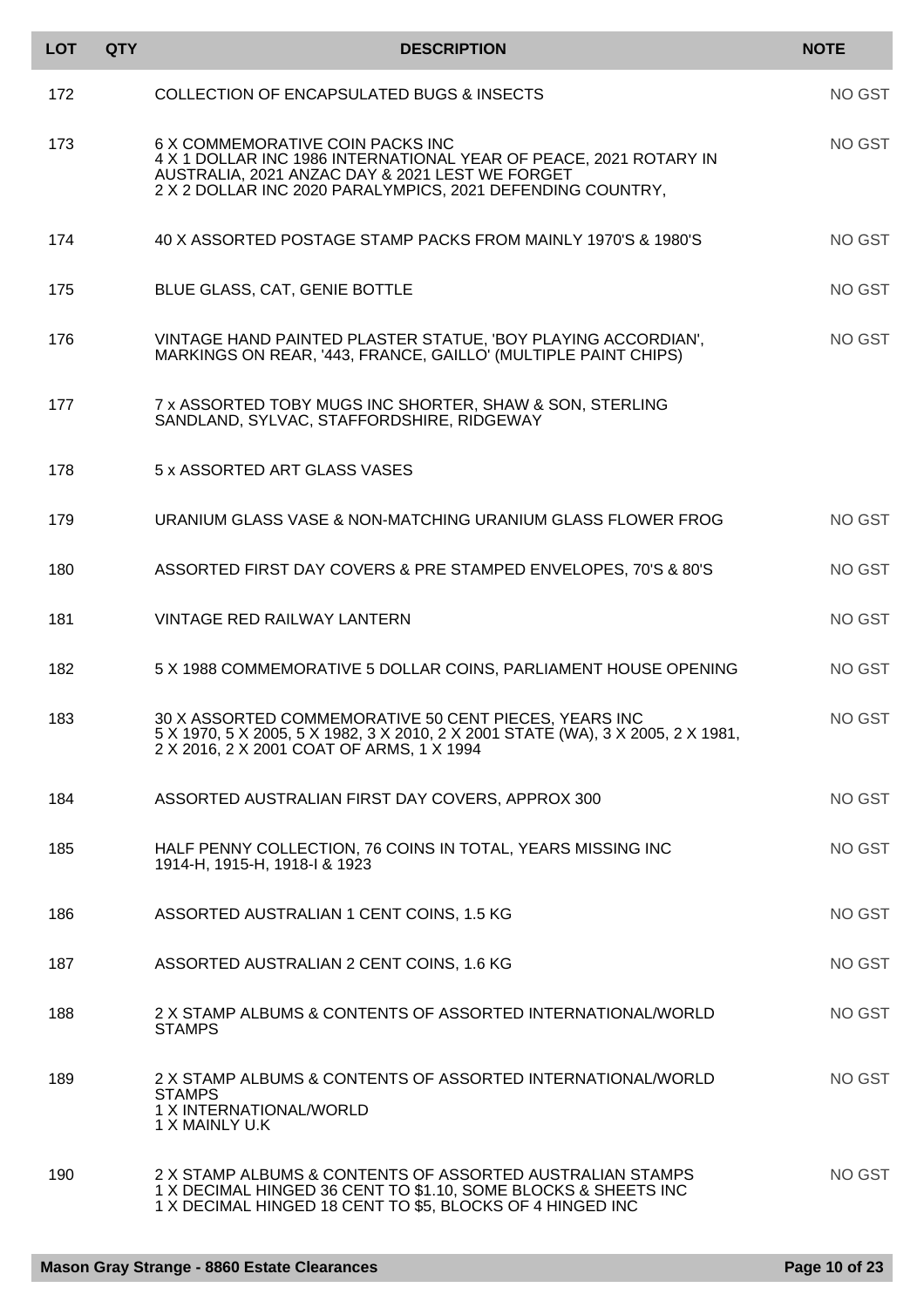| <b>LOT</b> | <b>QTY</b> | <b>DESCRIPTION</b>                                                                                                       | <b>NOTE</b>   |
|------------|------------|--------------------------------------------------------------------------------------------------------------------------|---------------|
| 191        |            | FRAMED WATERCOLOUR BY BRIAN L BATTY, 87.5 x 71cm                                                                         | NO GST        |
| 192        |            | CIRCULAR COPPER WALL ART, FLORAL MOTIFS, 88cm DIAMETER                                                                   | NO GST        |
| 193        |            | 4 X ASSORTED FRAMED PRINTS                                                                                               | NO GST        |
| 194        |            | <b>MAHOGANY CHEST OF 5 DRAWERS</b>                                                                                       | <b>NO GST</b> |
| 195        |            | VINTAGE KITCHEN CABINET, LEAD LIGHT DOORS                                                                                | NO GST        |
| 196        |            | <b>CAMEL STOOL</b>                                                                                                       | NO GST        |
| 197        |            | CARVED TIMBER DINING CHAIR, RED VELVET                                                                                   | <b>NO GST</b> |
| 198        |            | <b>MAHOGANY OCCASIONAL TABLE</b>                                                                                         |               |
| 199        |            | DINING SUITE, POLISHED TIMBER, 9 PIECE, COMP<br>RECTANGULAR EXTENSION TABLE, 2 LEAF, DUAL PEDESTAL WITH BRASS            | NO GST        |
|            |            | <b>CLAW FEET</b><br>8 x ORNATE BACKED DINING CHAIRS, OFF WHITE FRAME                                                     |               |
| 200        |            | MARBLE STATUE CUPID, 85cm (MISSING INDEX FINGER & LARGE TOE) WITH<br>MARBLE PLINTH FLORAL DESIGN, (PIECE CUTOUT ON BASE) | <b>NO GST</b> |
| 201        |            | TIMBER MANTLE CLOCK, THE EINGRAHAM CO, (NO KEY)                                                                          |               |
| 202        |            | VINTAGE TIMBER BUTTER CHURN, CHERRY & SONS                                                                               | NO GST        |
| 203        |            | NIKON DIGITAL CAMERA D5200, OLYMPUS OM-1 FILM CAMERA, KINO &<br>OLYMPUS LENSES, ACCESSORIES WITH CAMERA CASE             |               |
| 204        |            | RED GUM MANTLE CLOCK & TIMBER WALL ART                                                                                   | NO GST        |
| 205        |            | AMBIANO WATER DISPENSER                                                                                                  | NO GST        |
| 206        |            | <b>ASSORTED EPNS TABLEWARE</b>                                                                                           |               |
| 207        |            | <b>COLLECTION WEDGWOOD JASPERWARE</b>                                                                                    |               |
| 208        |            | ASSORTED CRYSTAL & GLASSWARE                                                                                             |               |
| 209        |            | 4 x ASSORTED MID CENTURY MANTLE CLOCKS                                                                                   |               |
| 210        |            | ASSORTED CUTLERY INC BONE HANDLED, EPNS, ETC                                                                             |               |
| 211        |            | COLCLOUGH DINNERWARE & TRIOS WITH BLUE & GOLD GILT TRIOS                                                                 |               |
| 212        |            | ASSORTED GLASSWARE, BOWLS, CROCKERY, ETC                                                                                 | NO GST        |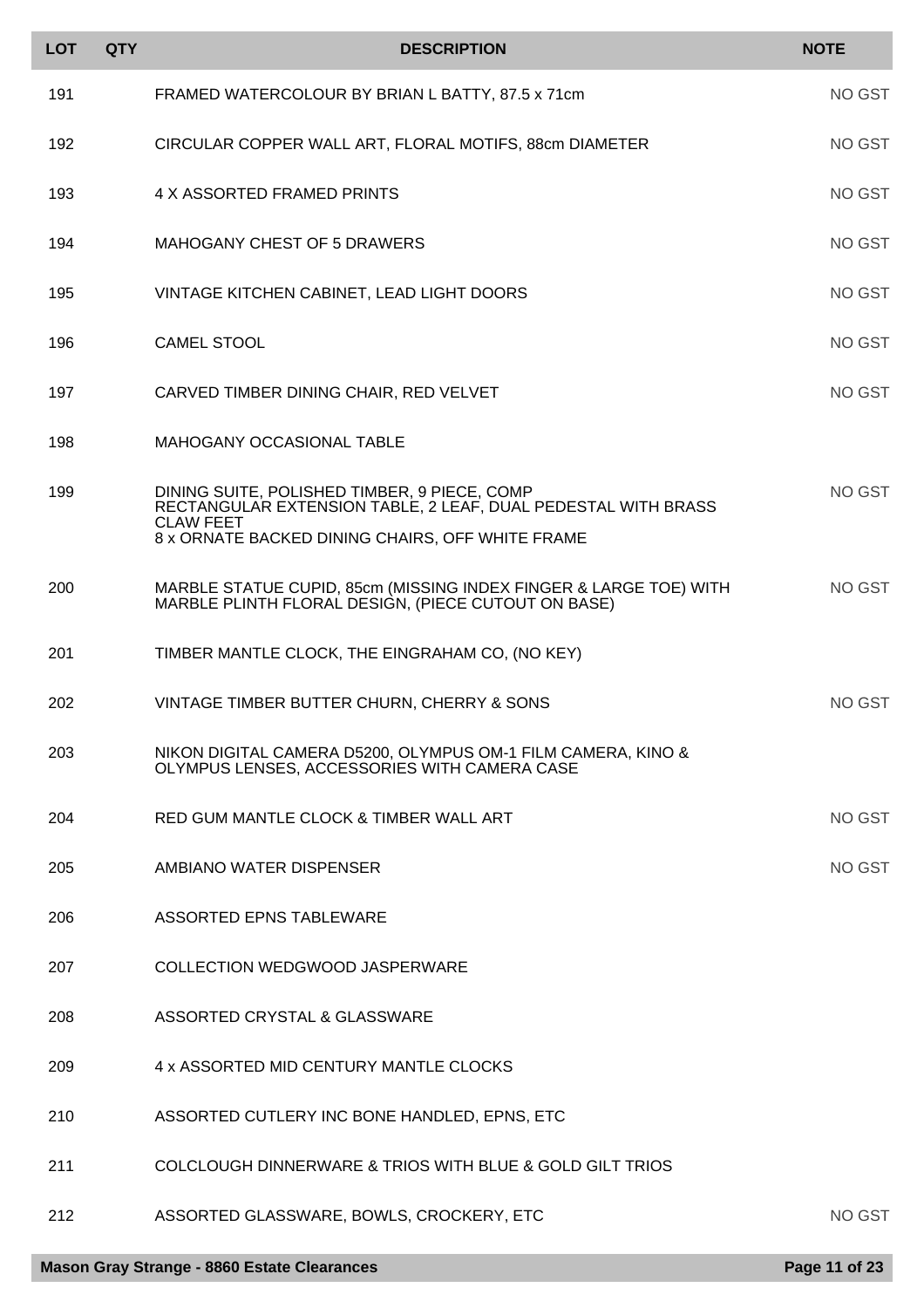| <b>LOT</b> | <b>QTY</b> | <b>DESCRIPTION</b>                                                                                                                                                                                                                                                                                                                                                                          | <b>NOTE</b> |
|------------|------------|---------------------------------------------------------------------------------------------------------------------------------------------------------------------------------------------------------------------------------------------------------------------------------------------------------------------------------------------------------------------------------------------|-------------|
| 213        |            | <b>ASSORTED CROCKERY</b>                                                                                                                                                                                                                                                                                                                                                                    | NO GST      |
| 214        |            | ASSORTED VINYL ALBUMS, PICNIC SET, ETC                                                                                                                                                                                                                                                                                                                                                      | NO GST      |
| 215        |            | <b>ASSORTED PAINTINGS &amp; PRINTS</b>                                                                                                                                                                                                                                                                                                                                                      | NO GST      |
| 216        |            | KITCHEN APPLIANCES, COFFEE PLUNGERS, TABLE LAMPS, ETC                                                                                                                                                                                                                                                                                                                                       | NO GST      |
| 217        |            | ASSORTED DINNERWARE & GLASSWARE                                                                                                                                                                                                                                                                                                                                                             | NO GST      |
| 218        |            | ASSORTED CRYSTAL & GLASSWARE                                                                                                                                                                                                                                                                                                                                                                | NO GST      |
| 219        |            | SERVING TRAYS, BAKING DISHES, CROCKERY, ETC                                                                                                                                                                                                                                                                                                                                                 | NO GST      |
| 220        |            | ASSORTED HAND TOOLS & JERRY CAN                                                                                                                                                                                                                                                                                                                                                             | NO GST      |
| 221        |            | SPEAKERS, PHONES, PRINTERS, ETC                                                                                                                                                                                                                                                                                                                                                             | NO GST      |
| 222        |            | <b>ASSORTED KITCHENWARE</b>                                                                                                                                                                                                                                                                                                                                                                 | NO GST      |
| 223        |            | ASSORTED KITCHENWARE, CANDLES, HOMEWARES, ETC, 2 x BAYS                                                                                                                                                                                                                                                                                                                                     | NO GST      |
| 224        |            | METAL 4 DRAWER FILING CABINET, NO KEY                                                                                                                                                                                                                                                                                                                                                       | NO GST      |
| 225        |            | MID CENTURY STUDENTS DESK, COFFEE TABLE & FOLD UP TABLE                                                                                                                                                                                                                                                                                                                                     | NO GST      |
| 226        |            | DOLLS BASINET & BED FRAME, WHITE DINING CHAIR WITH BEDSIDE CABINET                                                                                                                                                                                                                                                                                                                          | NO GST      |
| 227        |            | LARGE WICKER BASKET & WICKER 3 DRAWER UNIT                                                                                                                                                                                                                                                                                                                                                  | NO GST      |
| 228        |            | TIMBER ROCKING HORSE & VINTAGE SEWING TABLE                                                                                                                                                                                                                                                                                                                                                 | NO GST      |
| 229        |            | BAMBOO, 3 PANEL PRIVACY SCREEN                                                                                                                                                                                                                                                                                                                                                              | NO GST      |
| 230        |            | MAHOGANY WARDROBE, 2 DRAWER UNDER STORAGE & MULTI COLOUR,<br>PAINTED WARDROBE                                                                                                                                                                                                                                                                                                               | NO GST      |
| 231        |            | ASSORTED CLOTHING, BEDDING, TOWELS, ETC, 8 x BOXES                                                                                                                                                                                                                                                                                                                                          | NO GST      |
| 232        |            | LARGE GLASS AQUARIUM/AQUATIC SYSTEM COMPRISING,<br>GLASS AQUARIUM 160CM (W) x 60CM (D) x 70cm (H) WITH 10MM THICK GLASS,<br><b>GLASS LID NOT INCLUDED</b><br>WITH ACCESSORIES INC BERLIN FILTRATION SYSTEM INCLUDING EXTERNAL<br>HOLDING TANK, UNIVERSAL 9000 UV FILTER<br>KAMOER TRIPLE PUMP DOSING SYSTEM, 2 X EHEIM TANK HEATERS, CARBON<br><b>GRANUALS, SEA SALT &amp; TANK DIORAMA</b> | NO GST      |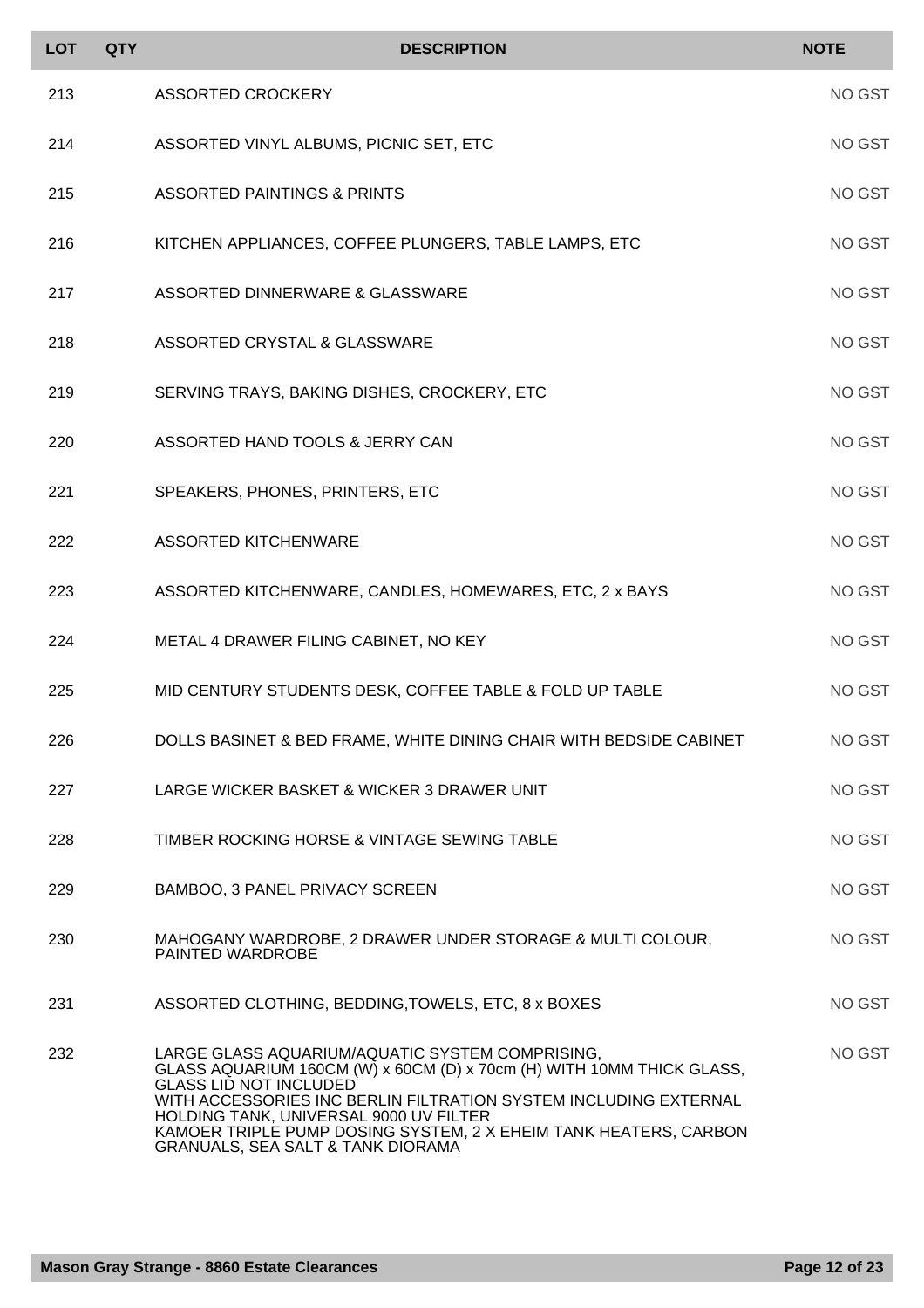| <b>LOT</b> | <b>QTY</b> | <b>DESCRIPTION</b>                                                                                                                                                                                                                                       | <b>NOTE</b>   |
|------------|------------|----------------------------------------------------------------------------------------------------------------------------------------------------------------------------------------------------------------------------------------------------------|---------------|
| 233        |            | 2 X GLASS AQUARIUMS WITH ASSORTED ACCESSORIES<br>1 X TANK 60CM (W) X 18CM (D) X 35CM (H)<br>$1$ X 40CM (W) X 25CM (D) X 28CM (H)<br>TANK HEATÉRS, FILTERS, FILTER PARTS & CONSUMABLES, HANNA HI713<br>PHOSPHATE TESTER, PLUMBING/IRRIGATION SUPPLIES ETC | NO GST        |
| 234        |            | EHEIM THERMO FILTER, PROFESSONEL 3E 600T, AQUA ONE REEF CHILLER,<br>AQUA ONE 1200 PRECISION AIR PUMP, TUNZE 7096 MULTI CONTROLLER,<br>TUNZE AERATORS, TANK HEATERS & ASSORTED ACCESSORIES                                                                | NO GST        |
| 235        |            | COPPER BOILER INSERT, GALV RUBBISH BIN, MATTRESS & BAG OF GYPSUM                                                                                                                                                                                         | NO GST        |
| 236        |            | ASSORTED BOOKS, 4 x BOXES                                                                                                                                                                                                                                |               |
| 237        |            | <b>ASSORTED BOOKS</b>                                                                                                                                                                                                                                    | NO GST        |
| 238        |            | 2 x TOOL BOXES WITH ASSORTED HAND TOOLS, ELECTRIC DRILLS, ETC                                                                                                                                                                                            | NO GST        |
| 239        |            | <b>SUITCASES &amp; BEACH CHAIRS</b>                                                                                                                                                                                                                      | <b>NO GST</b> |
| 240        |            | 2 x PAINTINGS & PICTURE FRAMES                                                                                                                                                                                                                           | NO GST        |
| 241        |            | ASSORTED CUSHIONS & BEDDING                                                                                                                                                                                                                              | NO GST        |
| 242        |            | <b>ASSORTED KITCHENWARE</b>                                                                                                                                                                                                                              | <b>NO GST</b> |
| 243        |            | ASSORTED BRASS/COPPERWARE                                                                                                                                                                                                                                | NO GST        |
| 244        |            | ASSORTED SEWING & KNITTING ACCESSORIES, WITH STATIONERY, 2 x BAYS                                                                                                                                                                                        | NO GST        |
| 245        |            | ASSORTED BEDDING, TOWELS, CURTAINS, ETC 2 x BAYS                                                                                                                                                                                                         | NO GST        |
| 246        |            | ASSORTED KNITTING/SEWING ACCESSORIES, TOYS, ETC, 2 x BAYS                                                                                                                                                                                                | NO GST        |
| 247        |            | ASSORTED ORNAMENTS, FIGURINES, GLASSWARE, VASES, ETC                                                                                                                                                                                                     |               |
| 248        |            | ASSORTED TEA CUPS, SAUCERS, ETC                                                                                                                                                                                                                          |               |
| 249        |            | ASSORTED HOMEWARES INC WICKER BASKETS, ORNAMENTS, ETC                                                                                                                                                                                                    | NO GST        |
| 250        |            | ASSORTED AUDIO INC PHILIPS MICRO STEREO, BASE TURNTABLE, CASSETTE<br>PLAYERS, ETC                                                                                                                                                                        | NO GST        |
| 251        |            | ASSORTED VASES, ARTIFICIAL FLOWERS, PLASTIC FRUIT, KITCHENWARE,<br>ETC 2 x BAYS                                                                                                                                                                          | NO GST        |
| 252        |            | ASSORTED GLASS WARE, CROCKERY, CUSHIONS BEDDING, ETC (3 X BAYS)                                                                                                                                                                                          | NO GST        |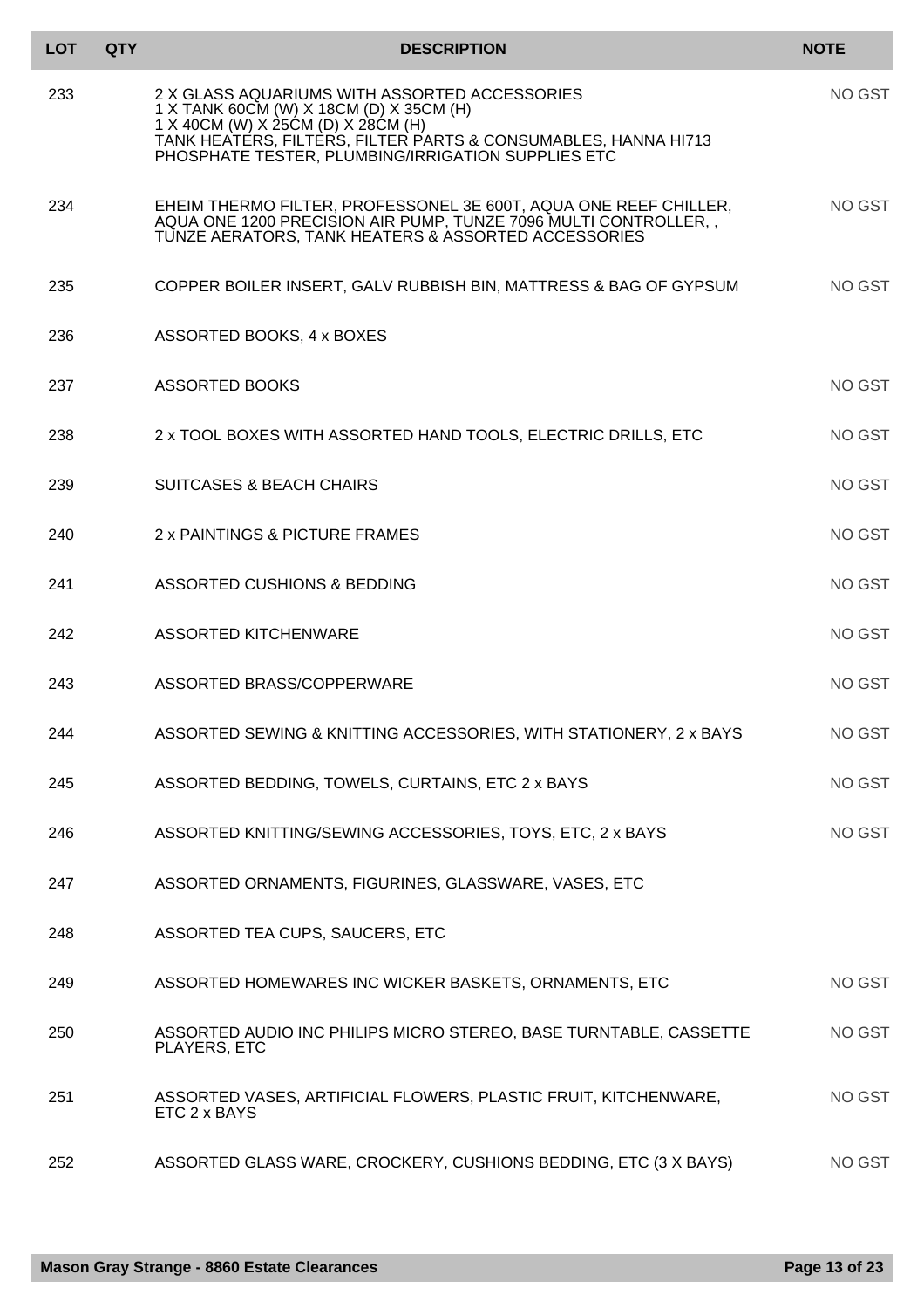| <b>LOT</b> | <b>QTY</b> | <b>DESCRIPTION</b>                                                                                                | <b>NOTE</b> |
|------------|------------|-------------------------------------------------------------------------------------------------------------------|-------------|
| 253        |            | ASSORTED HOMEWARES INC EPNS, TABLEWARE, KITCHENWARE, SEWING,<br>HAND TOWELS, ETC, 2 x SHELVES                     | NO GST      |
| 254        |            | ASSORTED BOWLS, VASES, VINTAGE BOTTLES, ETC                                                                       |             |
| 255        |            | SONY VIDEO 8 CAMERA, HANIMEX SLIDE PROJECTOR, TRIPOD, CARDS, ETC                                                  |             |
| 256        |            | ASSORTED FRAMED PAINTINGS, PRINTS & TAPESTRIES                                                                    | NO GST      |
| 257        |            | LARGE SERVER RACK WITH INSERTS & TOWER PC CASES                                                                   | NO GST      |
| 258        |            | ASSORTED DISPLAY PLATES                                                                                           |             |
| 259        |            | 4 x FRAMED PRINTS, INC PENFOLDS, DOGS PLAYING POKER & 8 BALL                                                      | NO GST      |
| 260        |            | ASSORTED FINE CHINA & PORCELAIN BOWLS & TRAYS INC MALING, SILESIA,<br>CLARICE CLIFF, ROYAL DOULTON, NORITAKE, ETC |             |
| 261        |            | BEER STEINS, TOBY MUGS, CONDIMENT SETS, ORNAMENTS & JUGS                                                          |             |
| 262        |            | <b>DEPRESSION &amp; GREEN GLASSWARE</b>                                                                           |             |
| 263        |            | ASSORTED BRISTLE BLUE & BLUE ART GLASS                                                                            |             |
| 264        |            | ASSORTED RED/PINK ART GLASS                                                                                       |             |
| 265        |            | DECORATIVE CERAMIC DINNERWARE, FLORAL DESIGN, GOLD GILT TRIM                                                      |             |
| 266        |            | ASSORTED BRASS WARE, INC; CANDLE HOLDERS, HORSE BRASSES, VASES,<br><b>ETC</b>                                     |             |
| 267        |            | FINE CHINA TEA TRIOS, WITH OTHER CROCKERY                                                                         |             |
| 268        |            | ONGA MINI PRESS WATER PUMP,<br>TYPE: JSM100                                                                       | NO GST      |
| 269        |            | DICK SMITH LED LCD TV, MODEL: GE6820 (NO REMOTE) &<br>CONIA 22" LCD TV, MODEL: CLCD2265HD (WITH REMOTE)           | NO GST      |
| 270        |            | DIMPLEX ELECTRIC, IMITATION LOG HEATER                                                                            | NO GST      |
| 271        |            | OZITO ELECTRIC 3 IN 1 VACUUM BLOWER, MULCHER & RADIO ESKY                                                         | NO GST      |
| 272        |            | SET 3 KENWOOD SPEAKERS, INC 2 x FLOOR SPEAKERS, LS-S500 & SUB<br>WOOFER, LS-W900                                  | NO GST      |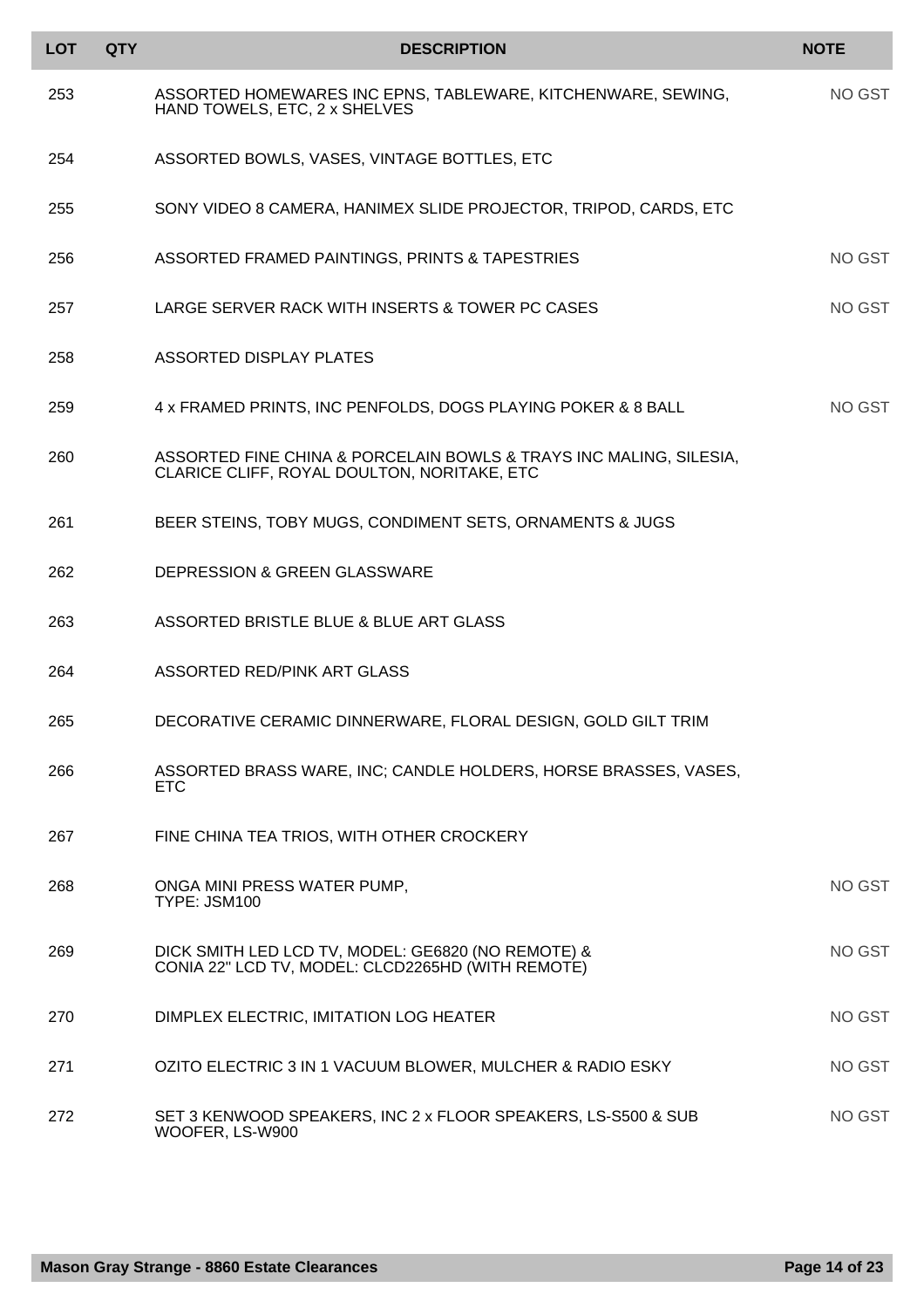| <b>LOT</b> | <b>QTY</b> | <b>DESCRIPTION</b>                                                                                          | <b>NOTE</b> |
|------------|------------|-------------------------------------------------------------------------------------------------------------|-------------|
| 273        |            | MCCULLOCH 32cc CHAINSAW, 13.5" BAR<br>MOD: 3200 &<br>MCCULLOCH ELECTRIC CHAINSAW, 12" BAR<br>MOD: MAC12-H1B | NO GST      |
| 274        |            | ASSORTED SASH CLAMPS                                                                                        | NO GST      |
| 275        |            | ASSORTED HAND TOOLS, FITTINGS, ETC (3 X TIMBER CRATES)                                                      | NO GST      |
| 276        |            | ELECTRIC BOSCH LINE TRIMMER, RYOBI BLOWER VAC, GMC BLOWER &<br><b>OZITO HEDGE TRIMMER</b>                   | NO GST      |
| 277        |            | MITRE SAW, 2 X 20kg BAGS BASE COAT 45, PLASTER BOARD SCREWS &<br><b>RIVETS</b>                              | NO GST      |
| 278        |            | <b>HK HOLDEN SHAFT</b>                                                                                      | NO GST      |
| 279        |            | STEERING WHEEL COLUMN                                                                                       | NO GST      |
| 280        |            | 2 X SPA2GO PORTABLE SPA PUMPS, MODEL: STG-2-AU                                                              | NO GST      |
| 281        |            | WIA HOBBY WELDER, 10 AMP                                                                                    | NO GST      |
| 282        |            | HOTPOINT PORTABLE AIR CONDITIONER<br>MOD: MAC80B                                                            | NO GST      |
| 283        |            | VICTA 2-STROKE LAWN MOWER                                                                                   | NO GST      |
| 284        |            | VICTA TORNADO, 4-STROKE LAWN MOWER                                                                          | NO GST      |
| 285        |            | VICTA CORVETTE SERIES 300, 2-STROKE LAWN MOWER                                                              | NO GST      |
| 286        |            | BLACK RIDGE ELECTRIC AIR COMPRESSOR, 40 LITRE, 2.5HP                                                        | NO GST      |
| 287        |            | 1 x BOX (72) bamBoosALL ULTIMATE SWINGING FUN CRICKET BALLS, PINK,<br>ORANGE & RED                          |             |
| 288        |            | ASSORTED WORLD & AUSTRALIA LOOSE STAMPS, MINT STAMP SETS, & FIRST<br>DAY COVERS                             | NO GST      |
| 289        |            | MOTORCYCLE CLOCK & SCALE MODEL 1948 INDIAN MOTORCYCLE                                                       | NO GST      |
| 290        |            | 2 x METAL TOOL BOXES WITH ASSORTED HAND TOOLS, PARTS TRAYS, ETC, 2<br>x SHELVES                             | NO GST      |
| 291        |            | ASSORTED CD'S, DVD'S & VHS TAPES                                                                            | NO GST      |
| 292        |            | 2 x DENVER BOWLING BALLS IN CARRY BAG (NO FINGER HOLES DRILLED)                                             | NO GST      |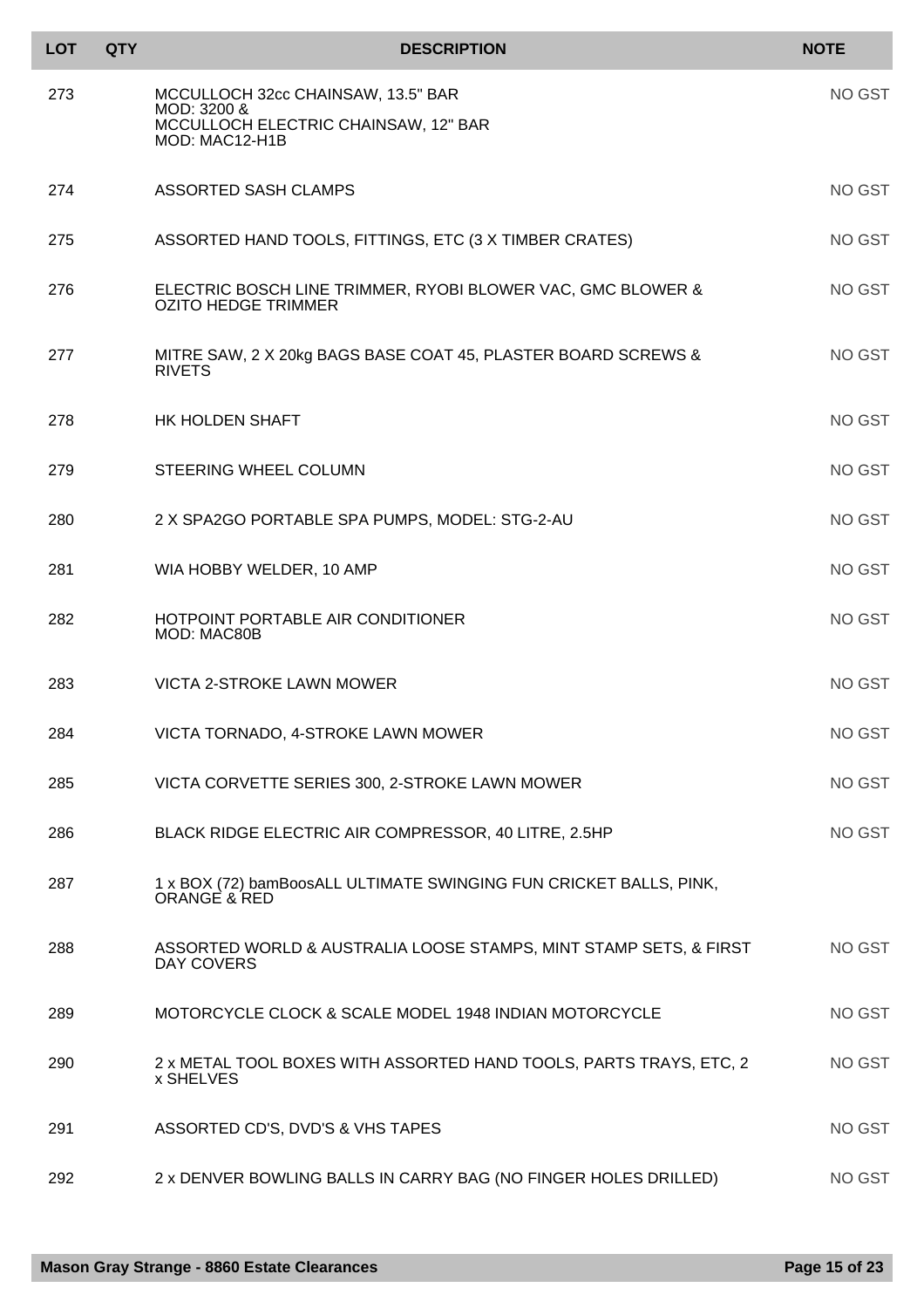| <b>LOT</b> | <b>QTY</b> | <b>DESCRIPTION</b>                                                                                                                                                                                                                                                                                                                                                                                                                                 | <b>NOTE</b> |
|------------|------------|----------------------------------------------------------------------------------------------------------------------------------------------------------------------------------------------------------------------------------------------------------------------------------------------------------------------------------------------------------------------------------------------------------------------------------------------------|-------------|
| 293        |            | ASSORTED VINYL ALBUMS                                                                                                                                                                                                                                                                                                                                                                                                                              | NO GST      |
| 294        |            | NORITAKE DINNER WARE                                                                                                                                                                                                                                                                                                                                                                                                                               | NO GST      |
| 295        |            | JEMA MANTLE CLOCK, ORNAMENTS, SATIN DOUBLE BED SHEET SET, ETC                                                                                                                                                                                                                                                                                                                                                                                      |             |
| 296        |            | MAKITA CORDLESS DRILL, 4 X BATTERIES, CHARGER, IN CARRY CASE, WITH<br><b>TRAILER NET, ETC</b>                                                                                                                                                                                                                                                                                                                                                      | NO GST      |
| 297        |            | SANYO STEREO MUSIC SYSTEM<br>MOD: GXT4515XK                                                                                                                                                                                                                                                                                                                                                                                                        | NO GST      |
| 298        |            | ASSORTED LOOSE STAMPS, 1 x BOX                                                                                                                                                                                                                                                                                                                                                                                                                     | NO GST      |
| 299        |            | 9 x PACKETS MOLIMED MINI COMFORT LAUNDRY POWDER & NAPPY PRE<br><b>SOAKER</b>                                                                                                                                                                                                                                                                                                                                                                       | NO GST      |
| 300        |            | 1979 DATSUN 1500 UTILITY ALUMINIUM TILT TRAY RWD<br>REG: STG292 (SA) (EXPIRY: 12/07/2022)<br>VIN: NOT RECORDED<br>ENG: J15388095<br>ODO: 39,798 INDICATED<br>4 CYL, 4 SPEED MANUAL, PETROL, WHITE, 2 DOORS, 2 SEAT, RWD<br>SPARE WHEEL, TOW BAR, HYDRAULIC TILT TRAY<br>(WITH PAPERS, WITH 1 KEY/S, NO OWNER'S MANUAL, NO SERVICE BOOKS)<br>CONDITION:<br>FRONT PASSENGER SIDE GUARD - DENTED<br><b>SEATS - RIPS</b><br><b>REAR WINDOW - CRACK</b> | NO GST      |
| 301        |            | 2 x TOOL BOXES WITH ASSORTED HAND TOOLS                                                                                                                                                                                                                                                                                                                                                                                                            | NO GST      |
| 302        |            | 8 x THINKBOXX CONTROLLERS                                                                                                                                                                                                                                                                                                                                                                                                                          | NO GST      |
| 303        |            | <b>ASSORTED CD's</b>                                                                                                                                                                                                                                                                                                                                                                                                                               |             |
| 304        |            | ASSORTED HOMEWARES, INC; CROCKERY, GLASS BOWL, KITCHEN WARE,<br>ETC (2 X SHELVES)                                                                                                                                                                                                                                                                                                                                                                  |             |
| 305        |            | ASSORTED GLASSWARE, APPLIANCES, CROCKERY, CUTLERY, ETC, 2 x<br><b>SHELVES</b>                                                                                                                                                                                                                                                                                                                                                                      |             |
| 306        |            | <b>ASSORTED DVD'S</b>                                                                                                                                                                                                                                                                                                                                                                                                                              | NO GST      |
| 307        |            | <b>11 x VINTAGE RABBIT TRAPS</b>                                                                                                                                                                                                                                                                                                                                                                                                                   | NO GST      |
| 308        |            | <b>ASSORTED CD'S</b>                                                                                                                                                                                                                                                                                                                                                                                                                               | NO GST      |
| 309        |            | WERTHEIM VINTAGE HAND OPERATED SEWER                                                                                                                                                                                                                                                                                                                                                                                                               | NO GST      |
| 310        |            | <b>ASSORTED VINYL ALBUMS</b>                                                                                                                                                                                                                                                                                                                                                                                                                       | NO GST      |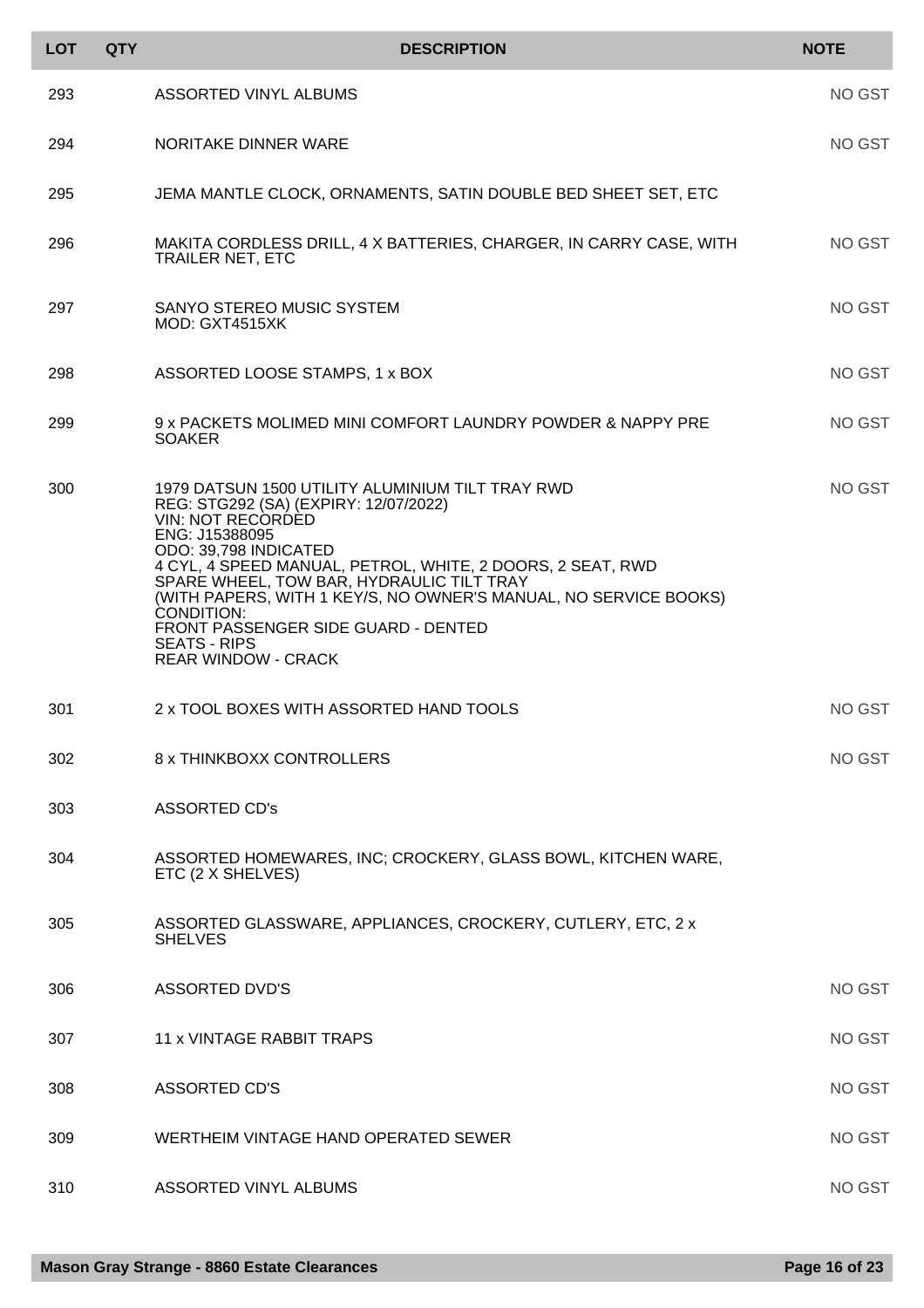| <b>LOT</b> | <b>QTY</b> | <b>DESCRIPTION</b>                                                                                                         | <b>NOTE</b> |
|------------|------------|----------------------------------------------------------------------------------------------------------------------------|-------------|
| 311        |            | ASSORTED ROAD MAPS, VEHICLE RELATED PAMPHLETS, & CLOTH BADGES                                                              | NO GST      |
| 312        |            | <b>ASSORTED DVD's &amp; VHS TAPES</b>                                                                                      | NO GST      |
| 313        |            | ELECTRONICS (1 x BOX)                                                                                                      | NO GST      |
| 314        |            | COLLECTION 6 SPODE DISPLAY PLATES, ARMADA PLATE SERIES, IN<br><b>ORIGINAL BOXES</b>                                        |             |
| 315        |            | DELL INSPIRON LAPTOP WITH POWER SUPPLY & LEADER AIO VISIONARY PC<br>WITH MOUSE, KEYBOARD & POWER SUPPLY                    | NO GST      |
| 316        |            | GVA 24" HD LED LCD TV WITH REMOTE<br>MOD: G24HTC16                                                                         | NO GST      |
| 317        |            | GVA 24" HD LED LCD TV WITH REMOTE<br>MOD: G24HTC16C                                                                        | NO GST      |
| 318        |            | ASSORTED HAND TOOLS, FITTINGS, ETC                                                                                         | NO GST      |
| 319        |            | ASSORTED CURIOS, EPHEMERA, ETC                                                                                             | NO GST      |
| 320        |            | ASSORTED PRINTS, PAINTINGS, CD TOWERS, CLOCK, MIRROR, ETC                                                                  | NO GST      |
| 321        |            | SMALL POT BELLY BBQ (INCOMPLETE), BOOKS, CARD TABLES, VACUUM,<br>HEATER, ETC (1 X TABLE)                                   | NO GST      |
| 322        |            | SEWING TIDY, SANYO SPEAKERS, FLOOR RUG, ETC (1 X TABLE)                                                                    | NO GST      |
| 323        |            | OFFICE STATIONARY, THROW RUGS, CHAIR COVERS, ETC (1 X TABLE)                                                               |             |
| 324        |            | <b>ASSORTED CD'S</b>                                                                                                       | NO GST      |
| 325        |            | <b>ASSORTED CD'S</b>                                                                                                       | NO GST      |
| 326        |            | ASSORTED SHOES, SIZES 8.5 - 9                                                                                              | NO GST      |
| 327        |            | ASSORTED HAND & POWER TOOLS                                                                                                | NO GST      |
| 328        |            | ASSORTED SHOES, SIZES 6.5 - 38                                                                                             | NO GST      |
| 329        |            | ASSORTED GARDENING SEED PACKETS, 1 x TUB                                                                                   | NO GST      |
| 330        |            | ASSORTED BOOKS & VHS TAPES                                                                                                 |             |
| 331        |            | KAMBROOK DEEP FRYER, MISTRAL TEPPANYAKI GRILL, CITRUS PRESS,<br>JUICER, TEFAL COOK4ME SMART MULTI COOKER (INCOMPLETE), ETC | NO GST      |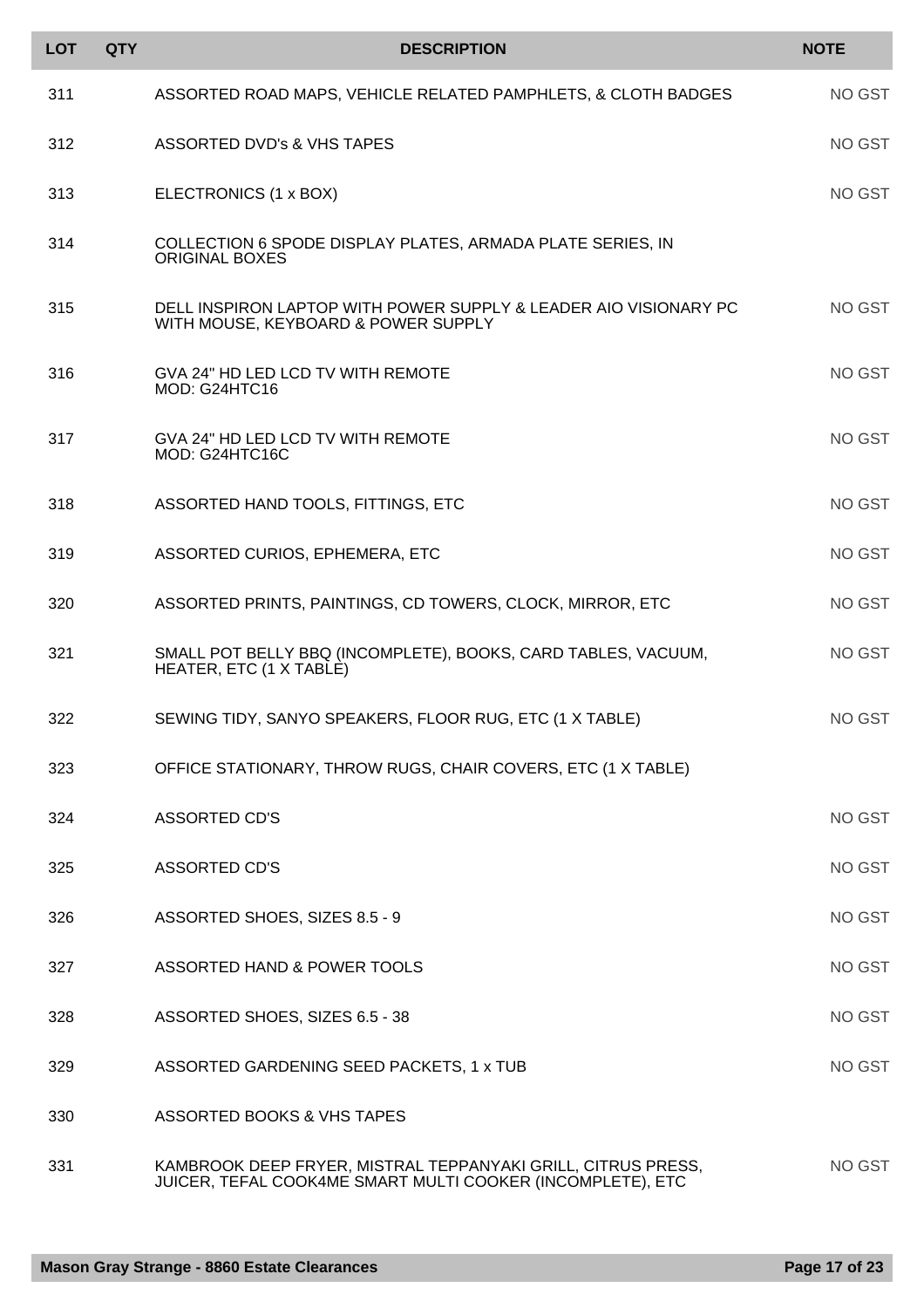| <b>LOT</b> | <b>QTY</b> | <b>DESCRIPTION</b>                                                                                                                                                                                                             | <b>NOTE</b> |
|------------|------------|--------------------------------------------------------------------------------------------------------------------------------------------------------------------------------------------------------------------------------|-------------|
| 332        |            | PAIR OF ALUMINIKUM DISPLAY CASES, PERSPEX LIDS                                                                                                                                                                                 | NO GST      |
| 333        |            | ASSORTED LADIES CLOTHING                                                                                                                                                                                                       | NO GST      |
| 334        |            | HP COLOR LASERJET CM1312 MFP &<br><b>BASE TURNTABLE, MODEL: TATT01</b>                                                                                                                                                         | NO GST      |
| 335        |            | <b>GRANDFATHER CLOCK TIMBER CASING</b>                                                                                                                                                                                         |             |
| 336        |            | ASSORTED LADIES PURSES, HATS, SCARVES & HANDBAGS, 1 x TABLE                                                                                                                                                                    |             |
| 337        |            | CHILDRENS TOYS, PAINTS, ETC                                                                                                                                                                                                    | NO GST      |
| 338        |            | <b>COLLECTION LEMAX CHRISTMAS ORNAMENTS</b>                                                                                                                                                                                    | NO GST      |
| 339        |            | AURORA AFX GRANT RACEWAY BOARD GAMES, SNORKELLING EQUIPMENT,<br>TRAYS, ETC 1 x TABLE                                                                                                                                           | NO GST      |
| 340        |            | ASSORTED COPPER WALL ART                                                                                                                                                                                                       | NO GST      |
| 341        |            | <b>HILLS FOLDALINE</b>                                                                                                                                                                                                         | NO GST      |
| 342        |            | ASSORTED GLASSWARE, KITCHENWARE, CAST IRON FRY PANS, ETC 1 x<br><b>TABLE</b>                                                                                                                                                   | NO GST      |
| 343        |            | 3 X ITEMS OF ARMANI CLOTHING, WITH ORIGINAL SALES TAGS ATTACHED,<br>INC;<br>BEIGE SKIRT, GONNA TAGLIA, SIZE 50 (RRP \$599)<br>PINK ROSE JACKET, SIZE 48 (RRP \$649)<br>BLUE JACKET, GIACCA, TELA VISSUTA, SIZE 50 (RRP \$1299) | NO GST      |
| 344        |            | LILAC, ARMANI, LADIES DRESS SUIT, GIACCA LANA CREPE, SIZE 48 WITH<br>MATCHING TOP, ORIGINAL SALES TAGS (RRP \$1499)                                                                                                            | NO GST      |
| 345        |            | THOMAS KINKADES "WONDERLAND OF EXPRESS CHRISTMAS TREE"<br>BRADFORD EDITIONS, "THE NIGHT BEFORE CHRISTMAS" MUSIC BOXES &<br><b>CHRISTMAS COTTAGE</b>                                                                            | NO GST      |
| 346        |            | PLASTIC COCA-COLA CRATE & CONTENTS OF GLASS 1 LTR BOTTLES, TIMBER<br>CHEDDAR CHEESE BOX                                                                                                                                        | NO GST      |
| 347        |            | AKAI REEL TO REEL, GX215D, ELGER SPOTLIGHT, SAMSUNG BLU-RAY (NO<br>REMOTE), BOSE SUB WOOFER, BAGS, ETC, 2 x TABLES                                                                                                             | NO GST      |
| 348        |            | <b>ASSORTED VHS TAPES</b>                                                                                                                                                                                                      | NO GST      |
| 349        |            | ASSORTED LP RECORDS                                                                                                                                                                                                            | NO GST      |
| 350        |            | ASSORTED STONE & CERAMICWARE, FRAMED PRINTS ETC 2 X SHELVES                                                                                                                                                                    | NO GST      |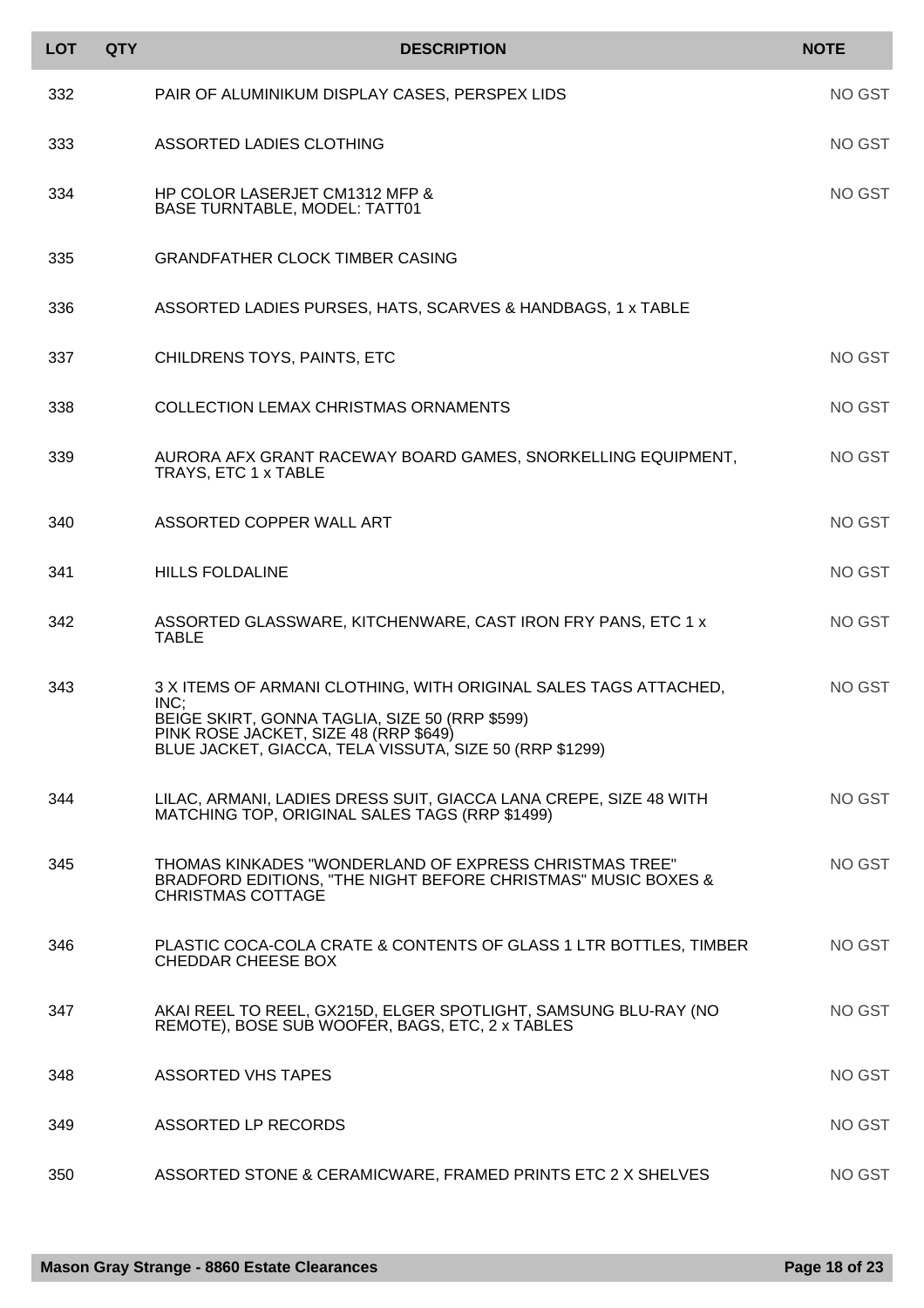| <b>LOT</b> | <b>QTY</b> | <b>DESCRIPTION</b>                                                                                                                                                                                                       | <b>NOTE</b> |
|------------|------------|--------------------------------------------------------------------------------------------------------------------------------------------------------------------------------------------------------------------------|-------------|
| 351        |            | ASSORTED HANDBAGS, CLUTCHES & PURSES                                                                                                                                                                                     | NO GST      |
| 352        |            | ASSORTED PLASTIC TOY SOLDIERS, VEHICLES, COWBOYS, INDIANS, ETC                                                                                                                                                           | NO GST      |
| 353        |            | MARANTZ TURNTABLE, 32 INCH LCD T.V, KENWOOD CHEF & SLIDE<br><b>PROJECTOR ETC</b>                                                                                                                                         | NO GST      |
| 354        |            | ASSORTED PORCELAIN & PLASTIC DOLLS                                                                                                                                                                                       | NO GST      |
| 355        |            | ASSORTED BOOKS, 7 x BOXES                                                                                                                                                                                                |             |
| 356        |            | ASSORTED PLACEMATS, SOUVENIR SPOONS, GLASS BOWLS, TRAYS, ETC, 1 x<br><b>TABLE</b>                                                                                                                                        | NO GST      |
| 357        |            | ASSORTED TOY VEHICLES, BOOKS, ETC                                                                                                                                                                                        | NO GST      |
| 358        |            | ASSORTED PLAYING CARDS, HANDBAGS, TINS, COLLECTABLE MATCHES,<br>ETC, 1 x TABLE                                                                                                                                           | NO GST      |
| 359        |            | 2 x ASSORTED, HEAVY DUTY ADVERTISING TARPS, UNKNOWN SIZES                                                                                                                                                                | NO GST      |
| 360        |            | HISENSE UNDERBAR FRIDGE/FREEZER<br>MOD: HR6BF47,<br>PANASONIC VCR, NV-570 WITH REMOTE,<br>SANYO VCR WITH REMOTE,<br>HMV RADIO, AGFA SLIDE PROJECTOR,<br>GAF 8mm CAMERA, BINOCULARS,<br>REGULAR & KODAK FILM CAMERAS, ETC | NO GST      |
| 361        |            | PRAIRIE FLYER TRAIN SET, G SCALE WITH TRACKS, ETC, 1 x TABLE                                                                                                                                                             | NO GST      |
| 362        |            | ASSORTED HAND TOOLS, POWER TOOLS, JERRY CANS, ETC, 1 x TABLE                                                                                                                                                             | NO GST      |
| 363        |            | ASSORTED CD'S, 6 x TUBS                                                                                                                                                                                                  | NO GST      |
| 364        |            | ASSORTED JIGSAW PUZZLES, 1 x TABLE                                                                                                                                                                                       | NO GST      |
| 365        |            | ASSORTED PRINTS & WALL ART, 1 x TABLE                                                                                                                                                                                    | NO GST      |
| 366        |            | <b>ASSORTED SUITCASES</b>                                                                                                                                                                                                | NO GST      |
| 367        |            | IKEA WHIRLPOOL 90cm RANGEHOOD                                                                                                                                                                                            | NO GST      |
| 368        |            | ASSORTED BOOKS, NOVELS, MILLERS ANTIQUE REFERENCE BOOKS, TIME<br>LIFE MILITARY BOOKS ETC                                                                                                                                 | NO GST      |
| 369        |            | ASSORTED BOOKS & NOVELS, MILITARY BOOKS INC "AS YOU WERE" "BOYS<br>FAVOURITE BOOKS" "SCHOOLGIRLS OWN ANNUAL" ETC                                                                                                         | NO GST      |
| 370        |            | <b>ASSORTED PRINTS</b>                                                                                                                                                                                                   | NO GST      |

I l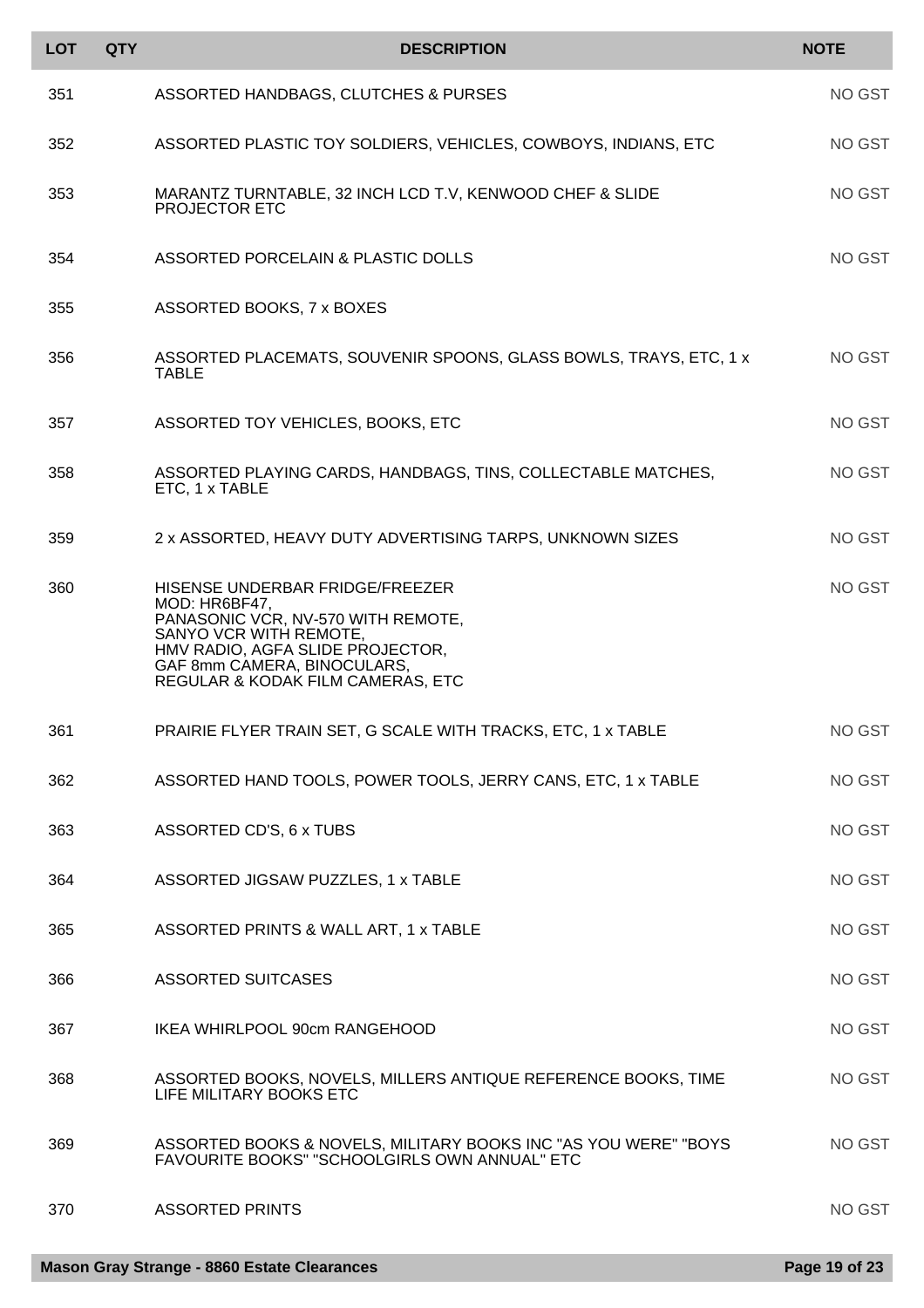| <b>LOT</b> | <b>QTY</b> | <b>DESCRIPTION</b>                                                                                                                                                                     | <b>NOTE</b>   |
|------------|------------|----------------------------------------------------------------------------------------------------------------------------------------------------------------------------------------|---------------|
| 371        |            | FOWLERS FRUIT BOTTLING UNIT, MISTARAL, 60cm RANGEHOOD, BBQ SET,<br>FIRST AID CABINET, 3 LITRE DISPENSERS & KITCHENWARE, 1 x TABLE                                                      | NO GST        |
| 372        |            | ASSORTED BOOKS & NOVELS, REFERENCE BOOKS ETC                                                                                                                                           | NO GST        |
| 373        |            | ASSORTED HAND TOOLS                                                                                                                                                                    | NO GST        |
| 374        |            | ASSORTED COPPER & BRASS ITEMS, POTS, VASES, COAL SCUTTLE ETC                                                                                                                           | NO GST        |
| 375        |            | ASSORTED LP RECORDS, DVD'S, CASSETTES ETC                                                                                                                                              | NO GST        |
| 376        |            | ASSORTED HOLDEN SPARE PARTS, KINGSWOOD CLUSTER, DASH<br>COMPONANTS, WINDOW WIPER ARMS, RARE SPARES ETC                                                                                 | NO GST        |
| 377        |            | ASSORTED CONCRETING TOOLS                                                                                                                                                              | NO GST        |
| 378        |            | DYSON DC23 VACUUM CLEANER                                                                                                                                                              | NO GST        |
| 379        |            | ASSORTED PAINTING SUPPLIES & HANDTOOLS                                                                                                                                                 | NO GST        |
| 380        |            | ASSORTED HOMEWARES, KITCHENWARE, HANDTOOLS ETC                                                                                                                                         | NO GST        |
| 381        |            | STAINGLASS PANEL, 8 X FRAMED PICTURES & PRINTS                                                                                                                                         | NO GST        |
| 382        |            | ASSORTED PRINTS & LEADLIGHT PANEL                                                                                                                                                      | <b>NO GST</b> |
| 383        |            | ASSORTED PRINTS, MIRROR, CLOCK & WALL ART, 1 x TABLE                                                                                                                                   | NO GST        |
| 384        |            | ASSORTED STAINLESS STEEL CATERING ITEMS INCLUDING CHAFFING DISH<br>BASES & BURNER TRAYS, INDIAN COPPER PLATED SERVING BOWLS, MIXING<br>BOWLS, TANDOOR RODS, CERAMIC & GLASS PLATES ETC | NO GST        |
| 385        |            | ASSORTED CATERING EQUIPMENT, STAINLESS STEEL JUGS, BAIN MARIE<br>TRAYS, COMMERCIAL CATERING UTENSILS, BAKING TRAYS, DEEP FRYER<br><b>BASKETS ETC</b>                                   | NO GST        |
| 386        |            | ASSORTED CATERING EQUIPMENT, 1 x TABLE                                                                                                                                                 | NO GST        |
| 387        |            | ASSORTED SPARE PARTS, MAINLY HOLDEN, STARTER MOTORS, COILS,<br>CARBY PARTS, PEDAL ASSEMBLIES                                                                                           | NO GST        |
| 388        |            | CAST CLAW & BALL BATH FEET, HAND PUMP ETC                                                                                                                                              | NO GST        |
| 389        |            | VINTAGE CARPENTRY HANDTOOLS, COBLERS & PANELBEATERS TOOLS ETC                                                                                                                          | NO GST        |
| 390        |            | COLLECTION OF VINTAGE TINS, SLIDE HOLDING/SORTING STORAGE BOXES                                                                                                                        | NO GST        |
| 391        |            | CLAMSHELL 2 PIECE POOL/SANDPIT, CUSHIONS, AEROBED ETC                                                                                                                                  | NO GST        |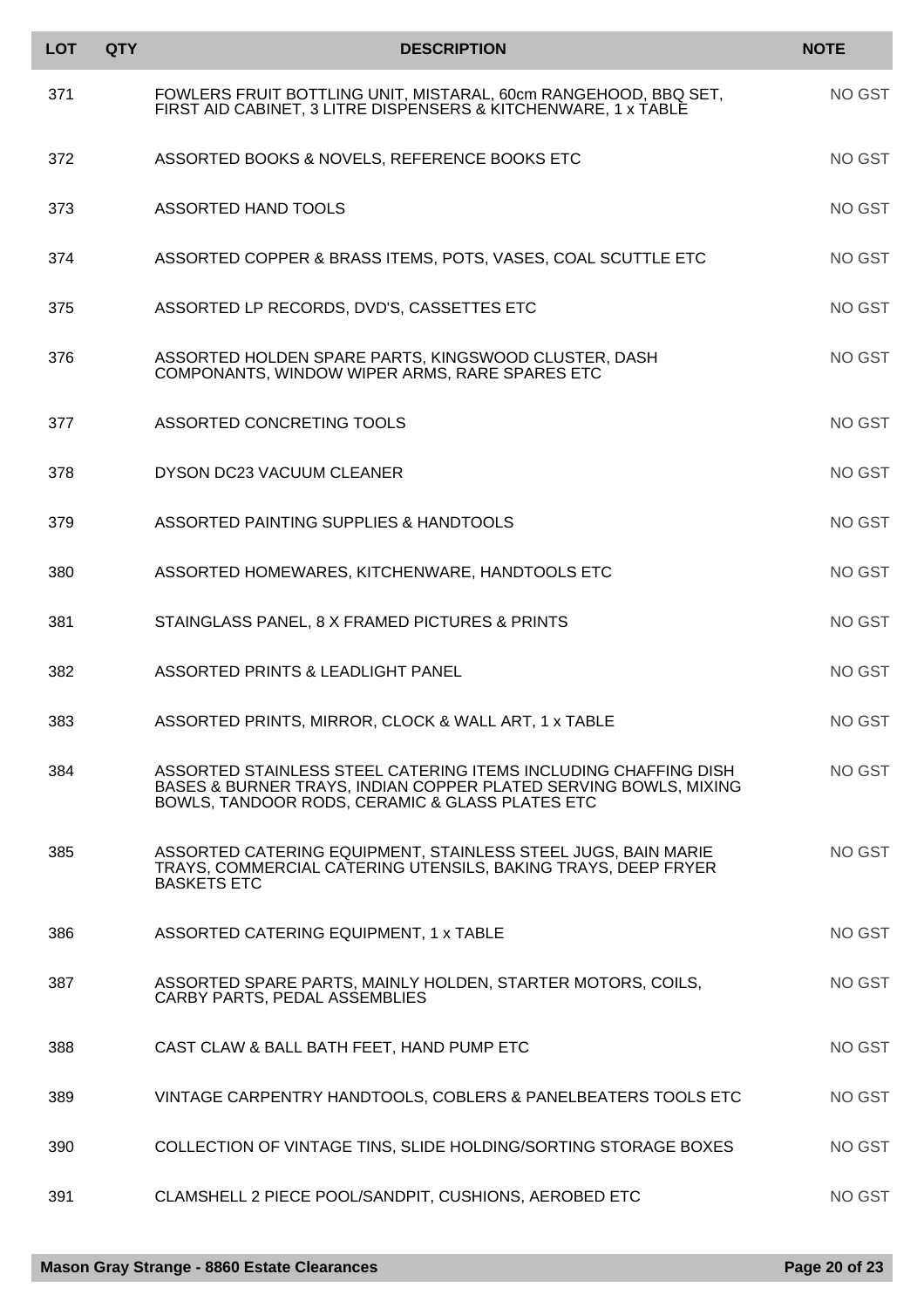| <b>LOT</b> | <b>QTY</b> | <b>DESCRIPTION</b>                                                                                         | <b>NOTE</b> |
|------------|------------|------------------------------------------------------------------------------------------------------------|-------------|
| 392        |            | TIMBER FRAMED, RECTANGULAR COFFEE TABLE, HINGED GLASS TOP,<br><b>MIRRORED BASE INSIDE</b>                  | NO GST      |
| 393        |            | WROUGHT IRON BASED, CAFE TABLE, OUTDOOR LOUNGE CHAIR, OUTDOOR<br><b>TABLE &amp; PET BED</b>                | NO GST      |
| 394        |            | <b>ASSORTED BOOKS</b>                                                                                      | NO GST      |
| 395        |            | GARDEN TOOLS, GARDEN BLINDS ETC                                                                            | NO GST      |
| 396        |            | ASSORTED CARVED TIMBER CHAIR FRAMES & COMPONENTS                                                           | NO GST      |
| 397        |            | ASSORTED GARDEN TOOLS INCLUDING SCYTHE                                                                     | NO GST      |
| 398        |            | 36 x COMMERCIAL XARA 1 DOWNLIGHTS                                                                          | NO GST      |
| 399        |            | IKEA LOWLINE BOOKCASE, 3 TIER, FLAT PACKED                                                                 | NO GST      |
| 400        |            | CRAB RAKES, TRIBECA BLIND, BROOMS, ETC                                                                     | NO GST      |
| 401        |            | SET OF 5 TIMBER DINING CHAIRS, PLASTIC PIGEON HOLE UNIT, CAFE TABLE<br>& 3 X SPEAKERS                      | NO GST      |
| 402        |            | LOW LINE PINE BOOKCASE, OUT DOOR CHAIRS, WHEELIE BINS, ESKY, ETC                                           | NO GST      |
| 403        |            | ASSORTED CRAFTING MATERIAL, BEDDING, ETC (NALLY BIN NOT INCLUDED)                                          | NO GST      |
| 404        |            | ASSORTED CRAFTING MATERIAL, TOWELS, BEDDING, ETC (NALLY BIN NOT<br>INCLUDED)                               | NO GST      |
| 405        |            | ASSORTED ELECTRICAL, ETC (NALLY BIN NOT INCLUDED)                                                          | NO GST      |
| 406        |            | TIMBER TOOL BOX, HAND TOOLS, SODA SIPHONS, ETC                                                             | NO GST      |
| 407        |            | ASSORTED HAND TOOLS & TOOL BOXES (1 X TABLE)                                                               | NO GST      |
| 408        |            | FISHING EQUIPMENT, INC; RODS, REELS & TACKLE                                                               | NO GST      |
| 409        |            | 2.5 BAGS OF 20kg CORNICE 90 CEMENT                                                                         | NO GST      |
| 410        |            | ASSORTED HOMEWARES, INC; SHARP RADIO, AKAI STEREO CASSETTE DECK,<br>CS-F21, SHEEN TVG-201, PLUSH TOYS, ETC | NO GST      |
| 411        |            | TOOL BOX, WITHTOOLS, FITTINGS, ETC                                                                         | NO GST      |
| 412        |            | ASSORTED HOMEWARES INC ORNAMENTS, CHANDELIER, HATS, ETC                                                    | NO GST      |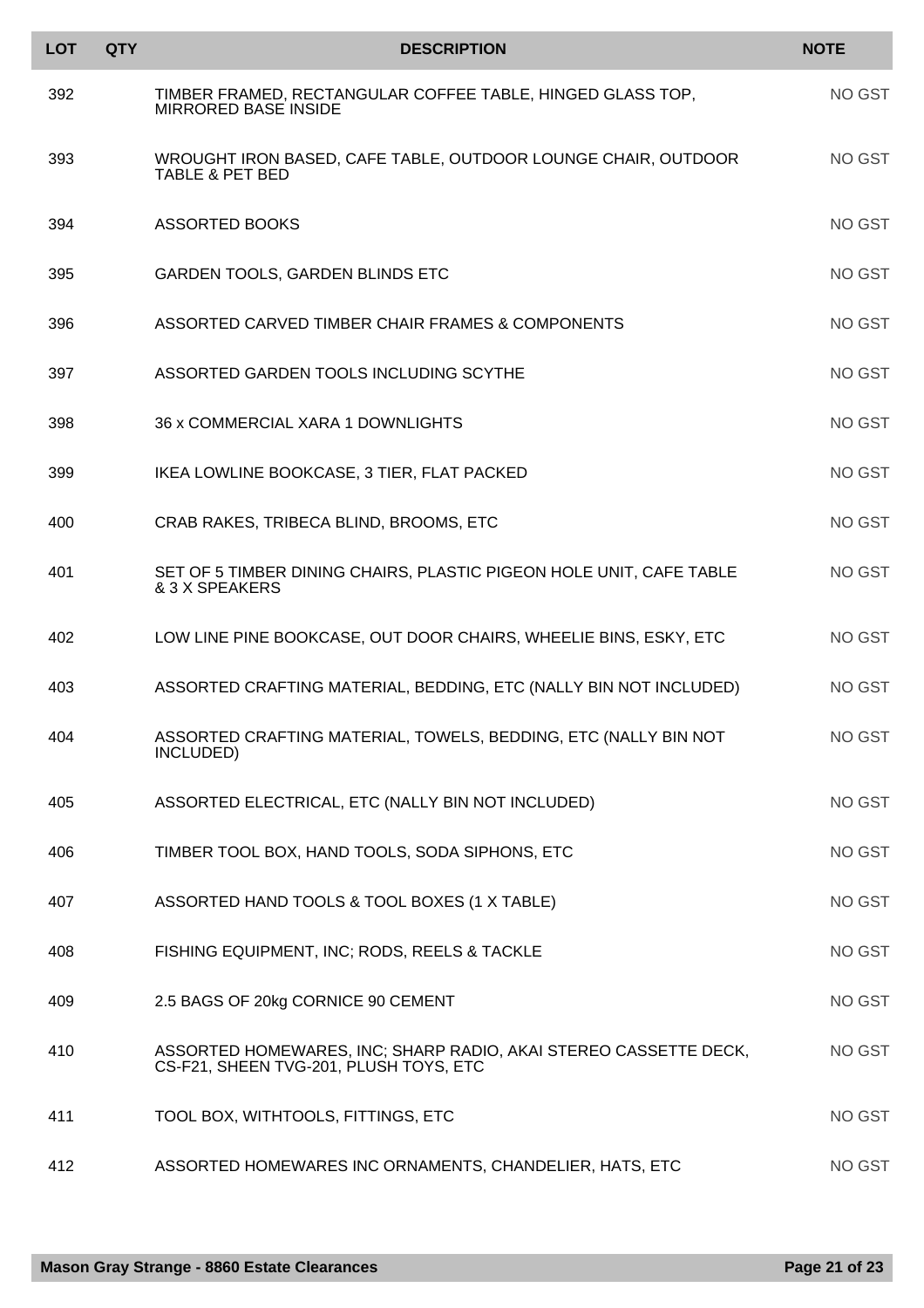| <b>LOT</b> | <b>QTY</b> | <b>DESCRIPTION</b>                                                                      | <b>NOTE</b> |
|------------|------------|-----------------------------------------------------------------------------------------|-------------|
| 413        |            | ASSORTED LIGHTING, INC; EXTERIOR BULK HEADS, OUTDOOR WALL LIGHTS,<br><b>ETC</b>         | NO GST      |
| 414        |            | ASSORTED HOMEWARES INC ORNAMENTS, BELT BUCKLES, CLOCKS, ETC, 1 x<br><b>BAY</b>          | NO GST      |
| 415        |            | ESC ELECTRONIC KEYBOARD, KE-5, IRONS, CUSHIONS, BEDDING, ETC 1 x<br><b>BAY</b>          | NO GST      |
| 416        |            | METAL SINGLE BED FRAME WITHH MATTRESS & 3 X ASSORTED SINGLE<br><b>MATTRESSES</b>        | NO GST      |
| 417        |            | STIHL WHIPPER SNIPPER FS45                                                              | NO GST      |
| 418        |            | ASSORTED GLASSWARE, CROCKERY, ELECTRICAL, ETC                                           | NO GST      |
| 419        |            | ASSORTED HOMEWARES INC SPORTING, ORNAMENTS, DINNERWARE, ETC                             | NO GST      |
| 420        |            | 3 X ELECTRIC DRILLS & BLACK & DECKER ROUTER                                             | NO GST      |
| 421        |            | ASSORTED HOMEWARES INC VASES, TEA TOWELS, BRASSWAR, ETC, 1 x BAY                        |             |
| 422        |            | METAL TRUNK WITH ASSORTED EARLY AUTOMOTIVE PARTS                                        | NO GST      |
| 423        |            | 2 X STOOLS & CARRY BAG                                                                  | NO GST      |
| 424        |            | SPORTSART 1288 EXERCISE WALKER                                                          | NO GST      |
| 425        |            | ART DECO SMOKERS STAND, TIMBER WRITING DESK, BEDSIDE CABINET &<br><b>RED SIDE TABLE</b> | NO GST      |
| 426        |            | 4 DRAWER METAL FILING CABINET & 3 X ASSORTED MOBILES                                    | NO GST      |
| 427        |            | TIMBER EXTENSION DINING TABLE, SIDE TABLE & DINING CHAIR                                |             |
| 428        |            | STEELCO DATA CABINET, NO KEY (TOP DRAWER RAIL MISSING)                                  | NO GST      |
| 429        |            | RUSTIC TIMBER DINING TABLE, 2 DRAWER UNDER STORAGE                                      |             |
| 430        |            | WHITE MDF DESK                                                                          |             |
| 431        |            | TIMBER VENEER RECEPTION DESK                                                            |             |
| 432        |            | BEIGE, METAL STATIONERY CABINET, 2 DOOR (NO KEY)                                        | NO GST      |
| 433        |            | GARDEN BENCH, TIMBER SLAT, CAST ENDS, OUTDOOR TABLES, PLASTIC<br>CAFE TABLE, ETC        | NO GST      |